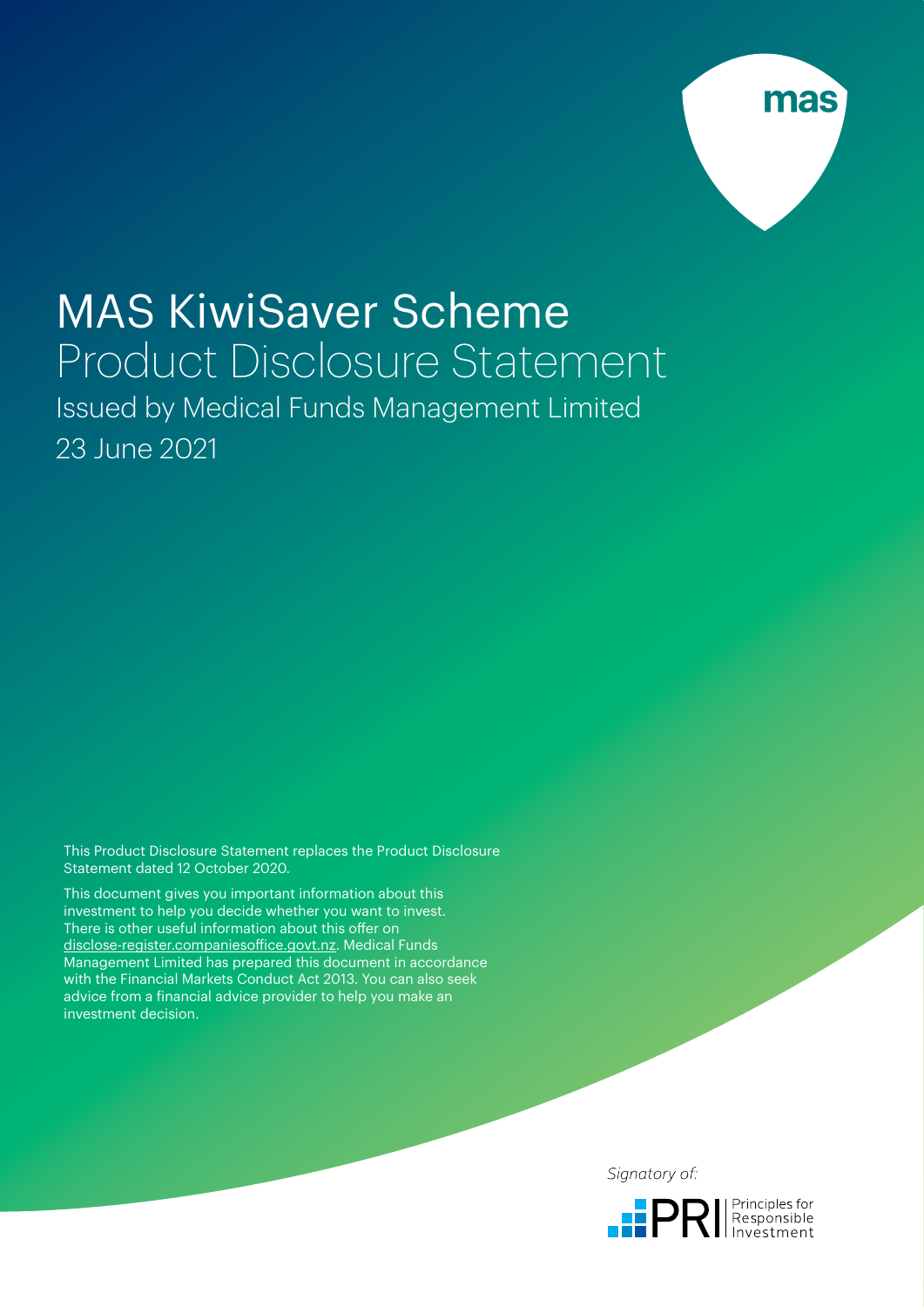# Section 1: Key information summary

# What is this?

This is a managed investment scheme. Your money will be pooled with other investors' money and invested in various investments. Medical Funds Management Limited (MFM, we, us, our) will invest your money and charge you a fee for its services.

The returns you receive are dependent on the investment decisions of MFM, the Investment Managers and the performance of the investments. The value of those investments may go up or down. The types of investments and the fees you will be charged are described in this document.

# What will your money be invested in?

The MAS KiwiSaver Scheme (MAS KiwiSaver)<sup>1</sup> offers seven different Funds for you to invest in. These investment options are summarised in the table on the following page. More information about the investment target and strategy for each investment option is provided in Section 3 'Description of your investment options'.

#### **Default Fund**

When you join MAS KiwiSaver, if you do not select one of the available options, your contributions will be automatically invested in the Balanced Fund.

# Who manages the MAS KiwiSaver Scheme?

MFM is the Manager of MAS KiwiSaver. Refer to Section 7 'Who is involved?' for more information.

# How can you get your money out?

MAS KiwiSaver is primarily designed to help you save for your retirement so, in most cases, you cannot withdraw your investment until you reach your KiwiSaver Retirement Age. Refer to page 6 to find out what age this is for you.

In limited circumstances, you may apply to withdraw part or all of your investment early. These circumstances include if you are buying your first home, if you were to suffer significant financial hardship or a serious illness, or you were to permanently emigrate.

In some circumstances we may defer processing a withdrawal, transfer or fund switch request.

More information is available in Section 2 'How does this investment work?'.

# How will your investment be taxed?

MAS KiwiSaver is a Portfolio Investment Entity (PIE). The amount of tax you pay in respect of a PIE is based on your Prescribed Investor Rate (PIR). To determine your PIR, go to the application form attached or to [ird.govt.nz/pir](http://ird.govt.nz/pir)

See Section 6 'What taxes will you pay?' on page 11 for more information.

# Where can you find more key information?

We are required to publish quarterly updates for each Fund. The updates show the returns, and the total fees actually charged to investors, during the previous year. The latest Fund Updates are available at [mas.co.nz/kiwisaver-documents](http://mas.co.nz/kiwisaver-documents). We will also give you copies of those documents on request.

1 The term 'MAS KiwiSaver' is an abbreviation for 'the MAS KiwiSaver Scheme' and readers should view those terms interchangeably.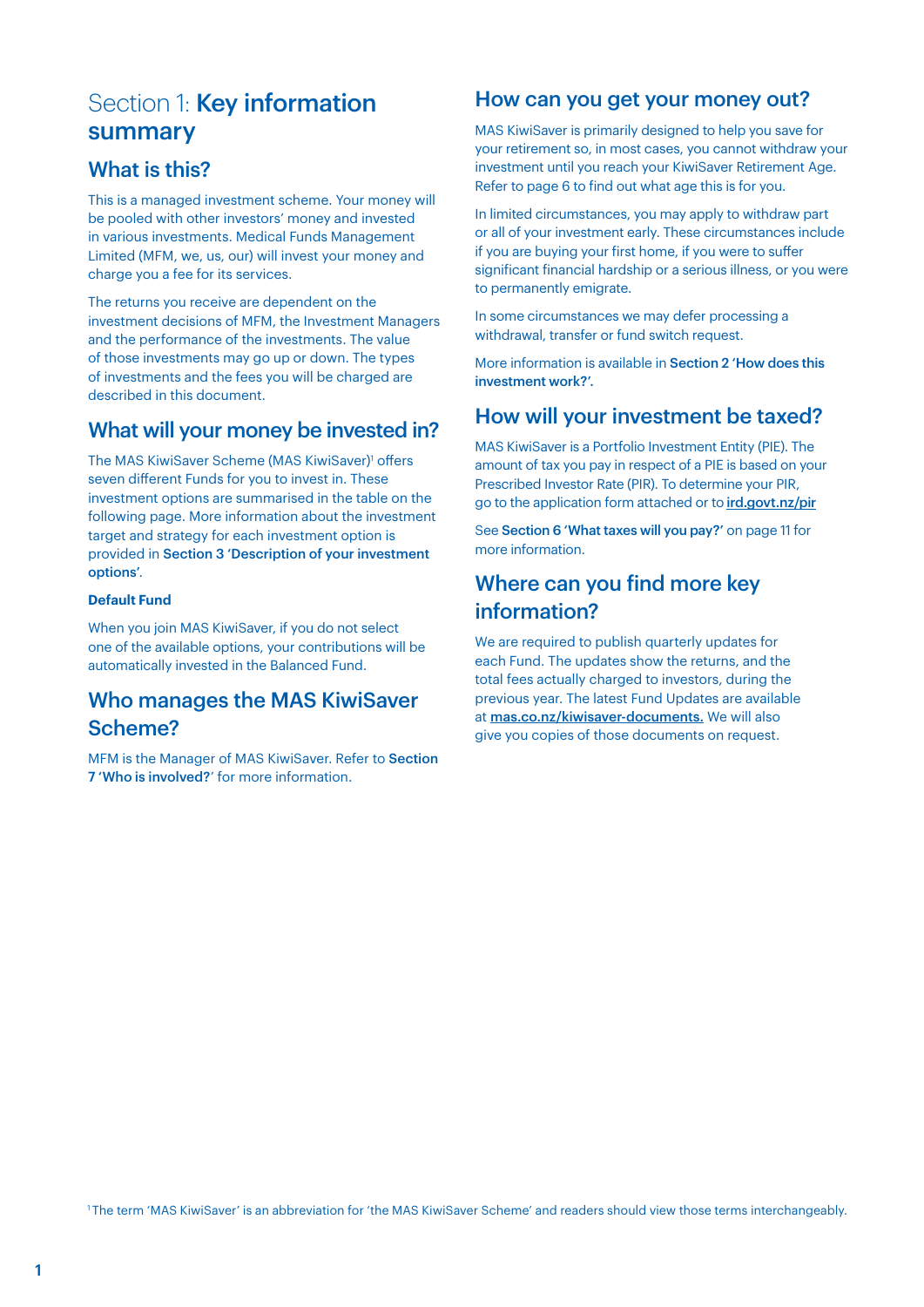# Our Funds

| <b>Fund Name, Description</b><br>and Investment Objective                                                                                                                                         | <b>Risk Indicator</b>                                                                                                         | <b>Annual Fund</b><br><b>Charges</b><br>(Estimated % of<br>net asset value)* |
|---------------------------------------------------------------------------------------------------------------------------------------------------------------------------------------------------|-------------------------------------------------------------------------------------------------------------------------------|------------------------------------------------------------------------------|
| <b>Global Equities Fund</b><br>Usually invests only in growth assets.<br>Aims to provide higher returns over the long term.                                                                       | Potentially<br>Potentially<br>lower returns<br>higher returns<br>5<br>6<br>Lower risk<br><b>Higher risk</b>                   | 1.10%                                                                        |
| <b>Aggressive Fund</b><br>Invests around 90% in growth assets and around 10% in<br>income assets.<br>Aims to provide higher returns over the long term.                                           | Potentially<br>Potentially<br>lower returns<br>higher returns<br>6<br>5<br>$\overline{7}$<br><b>Higher risk</b><br>Lower risk | 1.12%                                                                        |
| <b>Growth Fund</b><br>Invests around 80% in growth assets and around 20% in<br>income assets.<br>Aims to provide strong returns over the long term.                                               | Potentially<br>Potentially<br>higher returns<br>lower returns<br>5<br>Lower risk<br><b>Higher risk</b>                        | 1.13%                                                                        |
| <b>Balanced Fund</b><br>Invests around 60% in growth assets and around 40% in income<br>assets.<br>Aims to provide a medium level of return over the medium to<br>long term.                      | Potentially<br>Potentially<br>higher returns<br>lower returns<br>5<br>6<br>Lower risk<br><b>Higher risk</b>                   | 1.09%                                                                        |
| <b>Moderate Fund</b><br>Invests around 60% in income assets and around 40% in<br>growth assets.<br>Aims to provide moderate returns over the short to medium<br>term.                             | Potentially<br>Potentially<br>higher returns<br>lower returns<br>5<br>6<br>Lower risk<br><b>Higher risk</b>                   | 1.02%                                                                        |
| <b>Conservative Fund</b><br>Invests around 80% in income assets and around 20% in<br>growth assets.<br>Aims to preserve capital while providing a steady return over<br>the short to medium term. | Potentially<br>Potentially<br>higher returns<br>lower returns<br>Lower risk<br><b>Higher risk</b>                             | 0.99%                                                                        |
| <b>Cash Fund</b><br>Invests in a range of cash & cash equivalent investments.<br>Aims to achieve stable returns over the short term.                                                              | Potentially<br>Potentially<br>lower returns<br>higher returns<br>Lower risk<br><b>Higher risk</b>                             | 0.51%                                                                        |

\* A minimum management fee of \$12.50 per calendar quarter (\$50 per annum) may apply. More information is available in Section 5 'What are the fees?'.

See Section 4 for an explanation of the risk indicator and for information about other risks that are not included in the risk indicator. To help you clarify your own attitude to risk, you can seek financial advice or work out your risk profile at [sorted.org.nz/tools/investor-kickstarter](http://sorted.org.nz/tools/investor-kickstarter)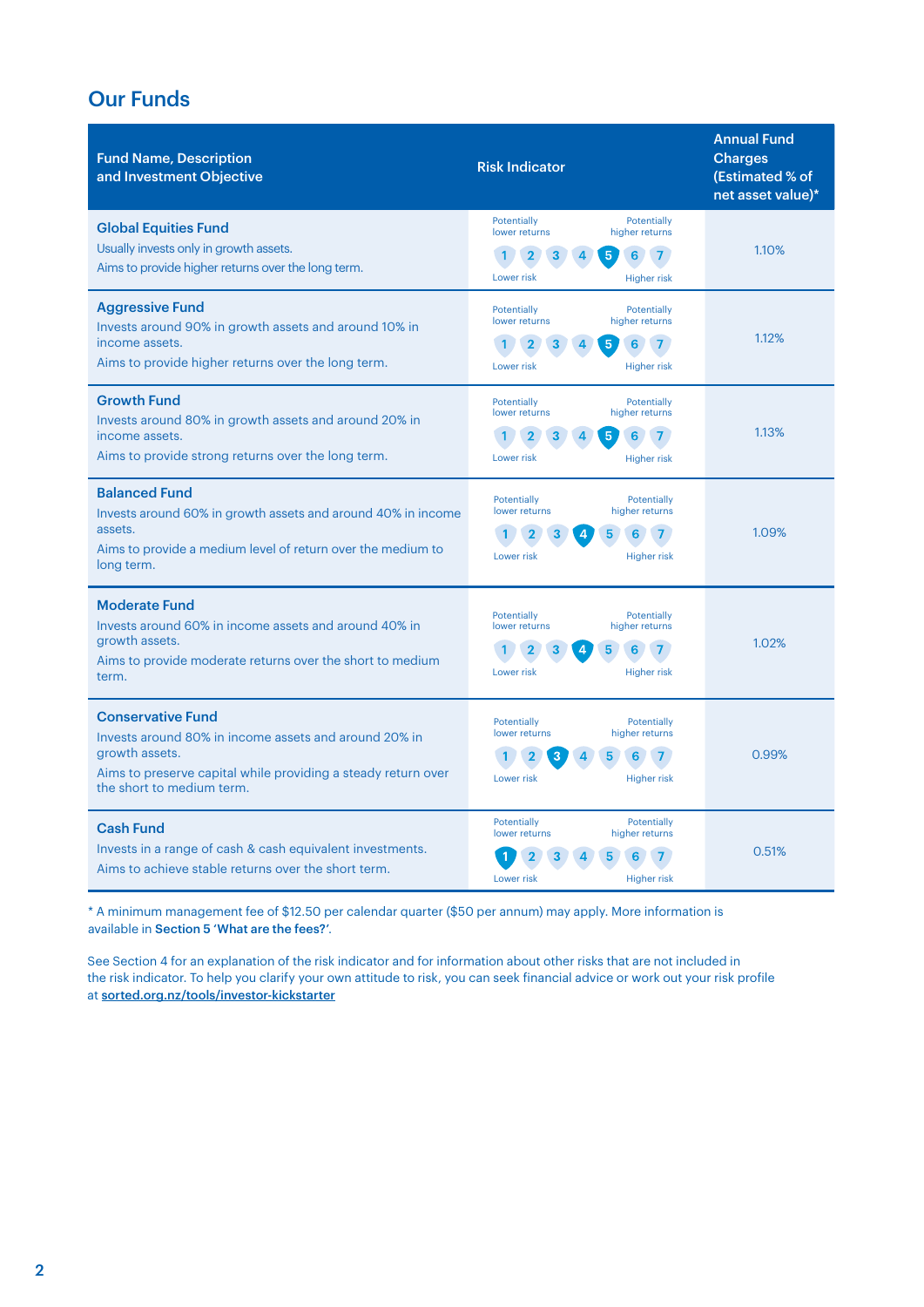# **Contents**

| <b>Section 1</b> Key information summary                | 1                 |
|---------------------------------------------------------|-------------------|
| <b>Section 2 How does this investment work?</b>         | 4                 |
| <b>Section 3</b> Description of your investment options |                   |
| <b>Section 4</b> What are the risks of investing?       | 9                 |
| <b>Section 5 What are the fees?</b>                     | 10                |
| <b>Section 6</b> What taxes will you pay?               | 11                |
| <b>Section 7</b> Who is involved?                       | 11                |
| <b>Section 8 How to complain</b>                        | 12                |
| <b>Section 9</b> Where you can find more information    | $12 \overline{ }$ |
| <b>Section 10 How to apply</b>                          | 12                |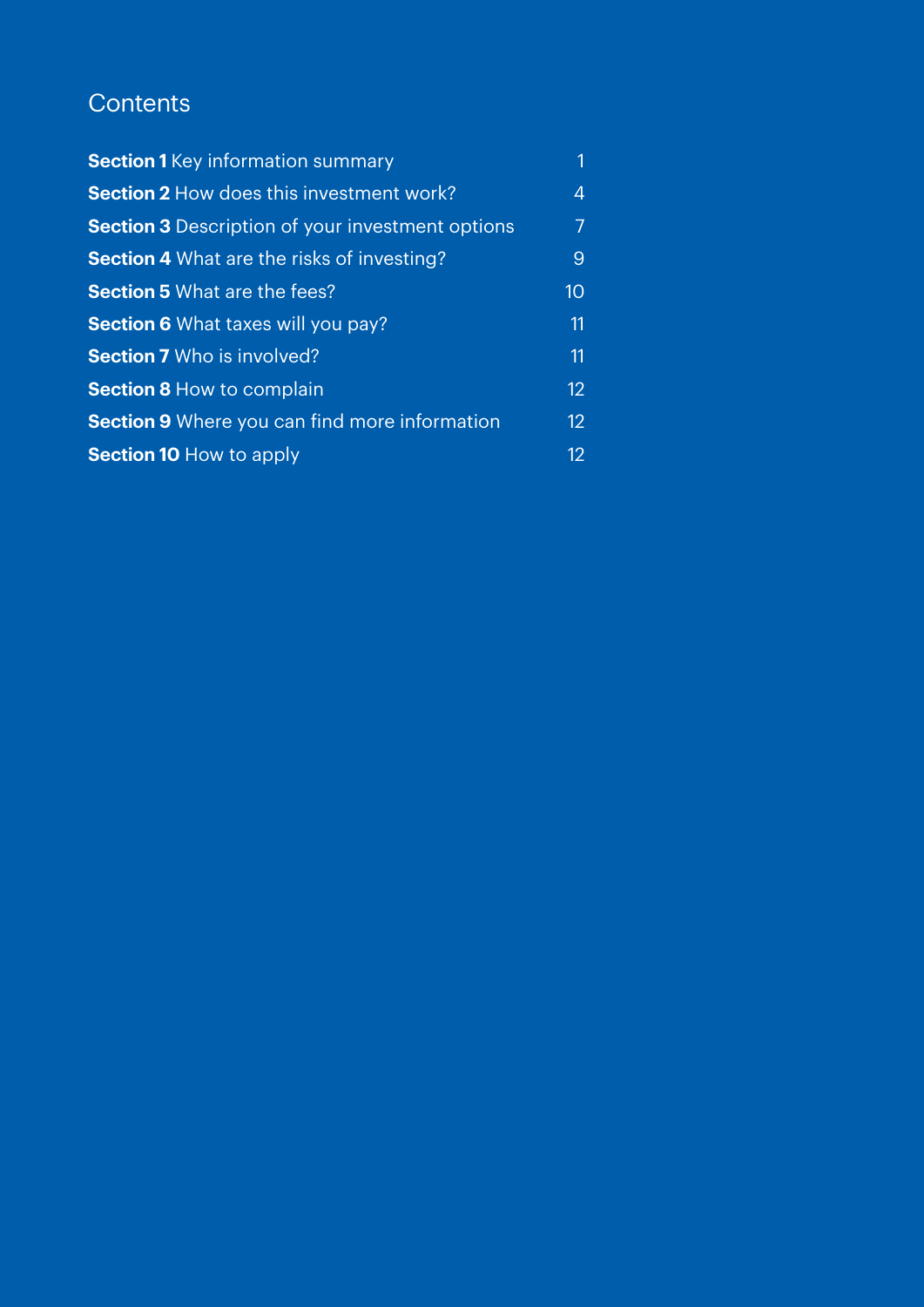# Section 2: **How does this** investment work?

This Product Disclosure Statement (PDS) is an offer to join MAS KiwiSaver, which is a registered KiwiSaver scheme under the Financial Markets Conduct Act 2013.

KiwiSaver is designed primarily to prepare for retirement. It may also be used to help buy your first home.

# Significant benefits of choosing the MAS KiwiSaver Scheme

- A wide range of investment options to help you achieve your investment goals.
- A responsible investing focus that can make a difference towards a sustainable future.
- Active investment management that focusses on sustaining long-term investment performance.
- An online account and tools to help you manage your KiwiSaver account.
- MAS advisers are available at no additional cost to help you with your investment decisions.

These benefits are current at the date of this PDS and may change at any time.

# Structure of the Scheme

MAS KiwiSaver is governed by a Trust Deed between the Manager, MFM, and the Supervisor, Public Trust.

MAS KiwiSaver is a defined contribution scheme. This means the benefits payable depend on the contributions made by you, your employer and the Government, together with the returns payable on those contributions, after fees and tax have been paid.

Your money is invested in your choice of Fund(s). The money you invest buys units in the Fund(s). A unit does not give you legal ownership of the Fund's assets, but it does give you rights from those assets, including returns.

Each Fund has a price at which units are bought and redeemed. The unit price changes daily as the value of the assets invested in moves up and down. We calculate the value of your balance by multiplying the number of units you hold by the unit price. If you invest more money, you will buy more units. The number of units you receive will depend on the amount you invest and the unit price at the time you invest.

All liabilities of a Fund are, in the first instance, met by that Fund. If a Fund does not have enough assets to meet its liabilities, those liabilities (other than any liabilities to a member) may be met from the assets of another Fund within MAS KiwiSaver.

# Joining the Scheme

To join KiwiSaver you must be:

- a New Zealand citizen, or entitled to live in New Zealand indefinitely; and
- living or normally living in New Zealand.

You can join or transfer to MAS KiwiSaver by completing the online application form at **[mas.co.nz/kiwisaver](http://)** or the application form at the back of this PDS.

You may also join MAS KiwiSaver through your employer if your employer has selected MAS KiwiSaver as their preferred KiwiSaver Scheme, or you have opted into MAS KiwiSaver through your employer.

See Section 10 'How to apply' for more information on joining MAS KiwiSaver.

When you join MAS KiwiSaver there are some important things to consider. This includes selecting a Fund or range of Funds, and how you may want to contribute to KiwiSaver.

#### **Choosing your Fund**

We'll invest your money in the Fund(s) you choose. So, it's important to do your research and choose the right one(s) for you. For help with choosing your funds, visit [mas.co.nz/risk-profiler](http://mas.co.nz/risk-profiler)

If you don't choose a Fund, you'll be invested in the Balanced Fund.

More information about the risks of investing is provided in Section 4 'What are the risks of investing'.

# Making investments

There are a number of ways contributions can be made to your KiwiSaver account:

#### **Contributions you make as an employee**

If you are an employee, you'll need to choose how much of your before-tax pay you'd like to contribute to your MAS KiwiSaver account. The minimum is 3% of your before-tax pay and your employer will deduct this from your after-tax pay. If you don't choose a contribution rate your rate will be 3%.

You can choose to increase your contribution at any time to 4%, 6%, 8% or 10%. To do this, you need to fill in a KS2 form (available from **[ird.govt.nz](http://ird.govt.nz)**) and give this to your employer.

If you change employers, your contribution rate will automatically be set at 3% unless you complete another KS2 form.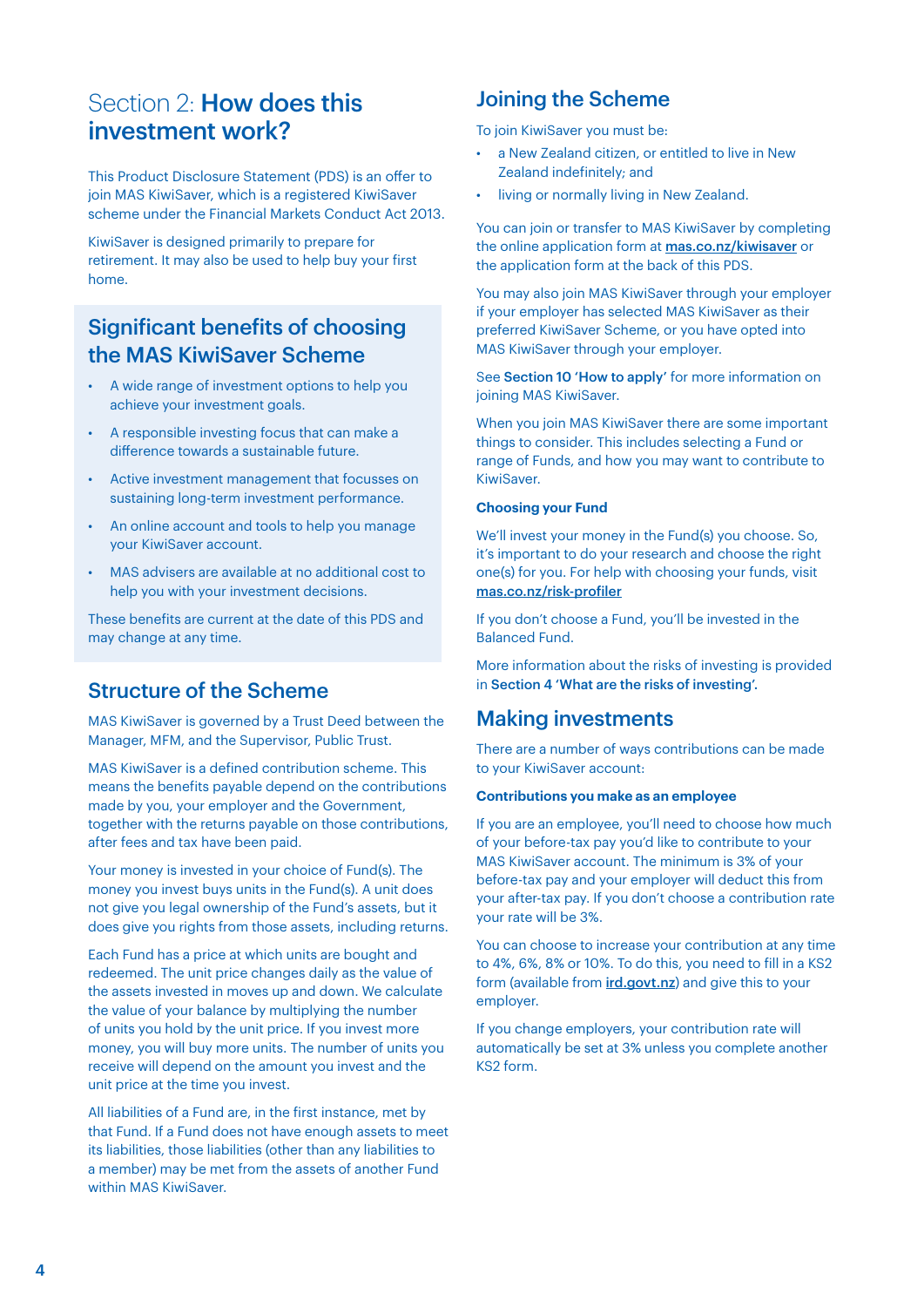#### **Employer contributions**

Your employer is generally required to contribute at least 3% of your before-tax pay, as long as you're:

- contributing to KiwiSaver from your pay; and
- aged 18 or over and not eligible for a retirement withdrawal.

Your employer's contribution is taxed. This tax is called employer superannuation contribution tax (ESCT) and you can find out more information on this from Inland Revenue.

It's a good idea to talk directly to your employer to confirm what their contributions will be.

#### **Savings suspension**

You can apply to temporarily stop contributions from your pay (a savings suspension) but you have to wait 12 months after your first KiwiSaver contribution is paid to Inland Revenue (unless you're in financial hardship). See [ird.govt.nz/kiwisaver](http://ird.govt.nz/kiwisaver) for more information.

You can also stop contributing to MAS KiwiSaver when you reach your KiwiSaver Retirement Age (as detailed on page 6).

#### **Voluntary contributions**

If you're self-employed, or if you want to make voluntary contributions, you (or anyone else) can make one-off or regular contributions to your KiwiSaver account by:

- Direct debit: Please complete the direct debit form at the back of this PDS.
- Direct credit: To 06-0541-0253131-00. Please put the following information in the three bank data fields:
	- 1. MAS KiwiSaver; and
	- 2. your member number; and
	- 3. your initials and surname.

Currently there is no minimum amount you have to make as a voluntary contribution. However, we can change this from time to time.

#### **Government contributions**

If you're eligible, the Government contributes 50 cents for every \$1 you contribute, up to a maximum of \$521.43 a year (1 July to 30 June). Visit [ird.govt.nz/kiwisaver](http://ird.govt.nz/kiwisaver) for further information.

#### **Options when you're 65 or older**

If you're eligible for a retirement withdrawal, you're not required to contribute but your:

- employee contributions will continue unless you ask your employer to stop them; and
- employer contributions will be at the discretion of your employer.

#### **What if you're already in another superannuation scheme?**

Joining KiwiSaver may affect the contributions you and your employer make to an existing superannuation scheme. You should speak to your employer.

#### **Transfers from an Australian complying superannuation scheme**

If you've permanently emigrated from Australia to New Zealand, you can apply to transfer your Australian superannuation into your KiwiSaver account. Some conditions apply to money that's been transferred from an Australian complying superannuation scheme. For more information see

[mas.co.nz/superannuation-transfer-australia](http://mas.co.nz/superannuation-transfer-australia)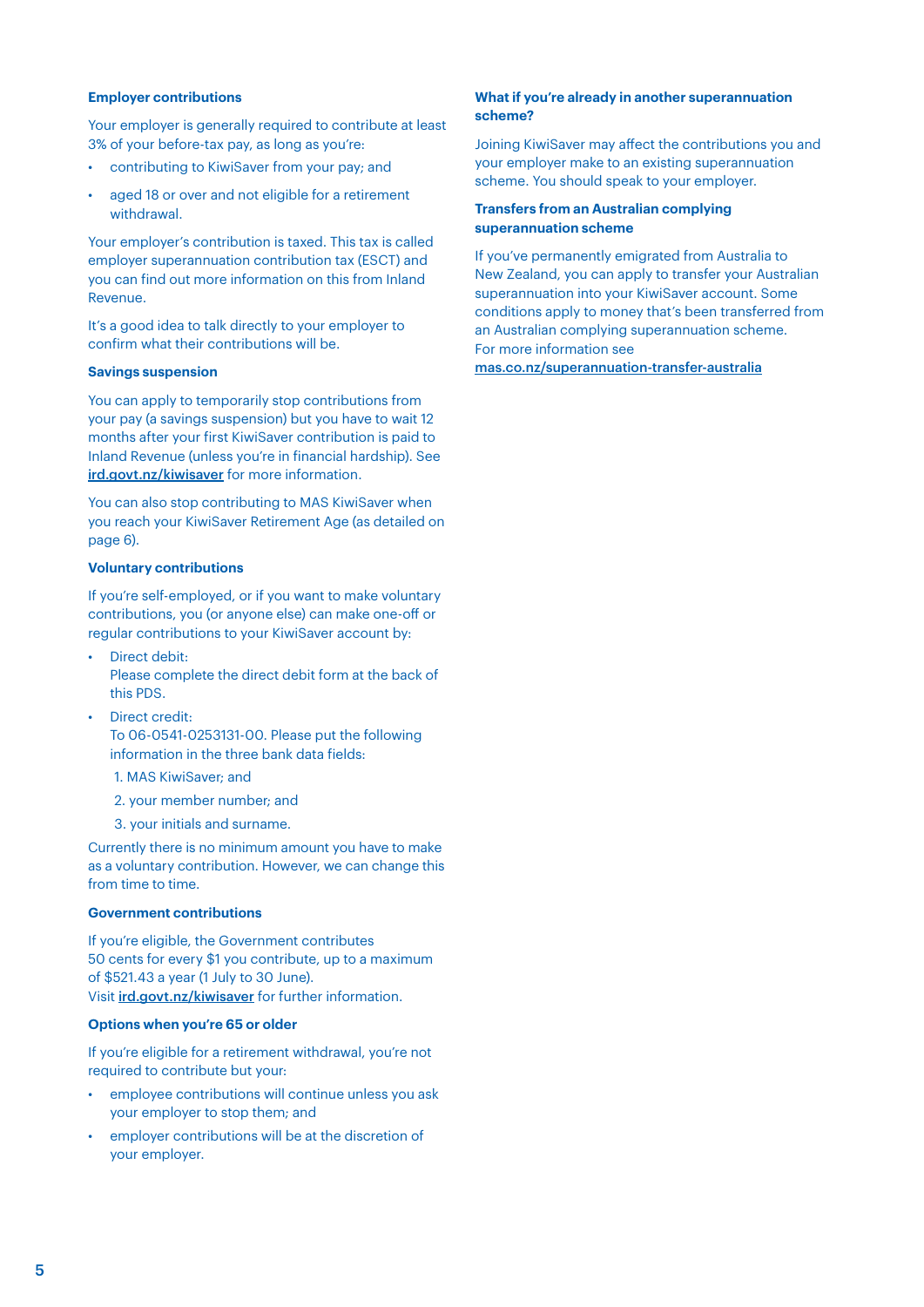# Withdrawing your investments

You can withdraw your MAS KiwiSaver savings once you reach your KiwiSaver Retirement Age or you may also be able to withdraw earlier under certain conditions.

### Reaching KiwiSaver Retirement Age

You can usually withdraw your MAS KiwiSaver savings when you turn 65, but this will depend on when you joined KiwiSaver as outlined in the table below:

| If you join KiwiSaver on or<br>after 1 July 2019                                                                            | If you first joined KiwiSaver on or before 30 June 2019                                                                                                                                                                                                                                                                                                                                                                                        |
|-----------------------------------------------------------------------------------------------------------------------------|------------------------------------------------------------------------------------------------------------------------------------------------------------------------------------------------------------------------------------------------------------------------------------------------------------------------------------------------------------------------------------------------------------------------------------------------|
| <b>Your KiwiSaver Retirement</b><br>Age is the date you qualify for<br><b>New Zealand superannuation</b><br>(currently 65). | If you were under 60 when you first joined, your KiwiSaver Retirement Age is the date<br>you qualify for New Zealand superannuation (currently 65).<br>If you were over 60 when you first joined, your KiwiSaver Retirement Age is five years<br>after the date that you first become a member of a KiwiSaver scheme. You can opt-<br>out of this lock-in from age 65, but will lose eligibility for employer and Government<br>contributions. |

Once you reach your KiwiSaver Retirement Age, you can:

- leave your savings in your KiwiSaver account;
- set up regular monthly withdrawals (\$100 minimum);
- make a partial withdrawal (\$500 minimum); or
- make a full lump sum withdrawal.

### Before you reach KiwiSaver Retirement Age

#### **Early withdrawals**

You may be able to make an early withdrawal under certain conditions with agreement by us or the Supervisor as applicable.

This table summarises the conditions for early withdrawals. For further information and conditions please refer to the MAS KiwiSaver Scheme - Other Material Information (OMI) document at [mas.co.nz/kiwisaver](http://mas.co.nz/kiwisaver) and on the Disclose Register -Offer Register at [disclose-register.companiesoffice.govt.nz](http://disclose-register.companiesoffice.govt.nz)

| <b>Type of early withdrawal</b>                                                  | What may be withdrawn                 |                                         |                                           |                                                                         |                                                                                      |
|----------------------------------------------------------------------------------|---------------------------------------|-----------------------------------------|-------------------------------------------|-------------------------------------------------------------------------|--------------------------------------------------------------------------------------|
|                                                                                  | <b>Member</b><br><b>contributions</b> | <b>Employer</b><br><b>contributions</b> | <b>Government</b><br><b>contributions</b> | <b>Government</b><br>\$1,000<br>kick-start<br>contribution <sup>1</sup> | <b>Amounts transferred</b><br>from an Australian<br>complying<br>superannuation fund |
| <b>First home withdrawal</b><br>(see next page for more information)             |                                       |                                         |                                           | $\times$                                                                | $\times$                                                                             |
| <b>Significant financial hardship</b>                                            |                                       |                                         | $\times$                                  | $\times$                                                                |                                                                                      |
| <b>Serious illness or life-shortening</b><br>congenital condition                |                                       |                                         |                                           |                                                                         |                                                                                      |
| Permanent emigration to Australia <sup>2</sup>                                   | $\checkmark$                          |                                         | $\checkmark$                              |                                                                         |                                                                                      |
| <b>Permanent emigration to countries</b><br>other than Australia <sup>3</sup>    |                                       |                                         | $\times$                                  |                                                                         | $\times$                                                                             |
| <b>Retirement withdrawal of Australian</b><br>savings (from age 60) <sup>4</sup> | $\times$                              | $\times$                                | $\times$                                  | $\times$                                                                |                                                                                      |
| <b>Death</b>                                                                     | $\checkmark$                          |                                         | $\checkmark$                              |                                                                         |                                                                                      |
| <b>Court order</b>                                                               |                                       |                                         |                                           |                                                                         |                                                                                      |

1 You will have received a \$1,000 kick-start contribution from the Government only if you first joined a KiwiSaver scheme before 2.00pm on 21 May 2015.

<sup>2</sup> Your KiwiSaver savings can only be transferred to an Australian complying superannuation fund, not paid to you as a lump sum. <sup>3</sup> Withdrawals can only be made one year after your permanent emigration. Transfers can be made at any time.

4 Conditions apply. For further information, please refer to the MAS KiwiSaver Scheme - OMI document at [mas.co.nz/kiwisaver](http://mas.co.nz/kiwisaver)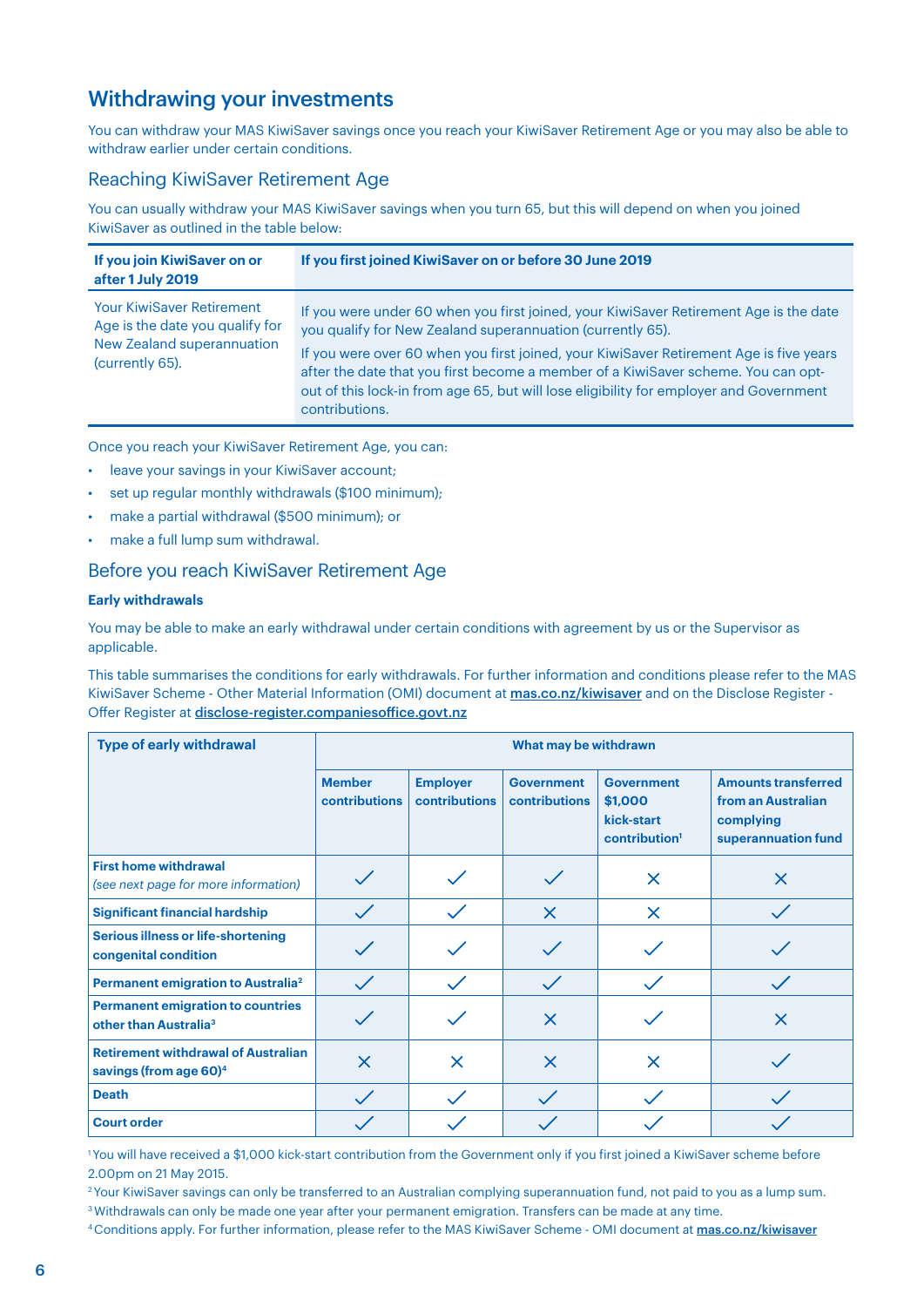Savings transferred to KiwiSaver from a foreign superannuation scheme (other than Australia) may trigger a tax liability or student loan repayment. You may be able to withdraw funds to meet these obligations.

#### **First home withdrawal**

You may be able to make a withdrawal to buy a home or land to build on (an estate in land) if you have been a member of KiwiSaver or a complying scheme for at least three years, your home or land is intended to be your principal place of residence and it is in New Zealand, you have never owned an estate in land before, and you have not previously made a KiwiSaver first home withdrawal.

You must keep a minimum of \$1,000 in your KiwiSaver account in addition to any amount transferred from an Australian complying superannuation scheme.

You can only make one first home withdrawal from KiwiSaver.

**In limited circumstances you may be able to make a first home withdrawal where you have owned a home (or land) before. You might also be able to apply for a KiwiSaver HomeStart grant. Refer to the Kāinga Ora – Homes and Communities website at [kaingaora.govt.nz](http:// kaingaora.govt.nz) for more information.**

For further information see [mas.co.nz/first-home-buyers](http://mas.co.nz/first-home-buyers)

### Processing a withdrawal payment

When you make a withdrawal, the amount you receive will reflect the value of the units redeemed on the processing date, less any fees, taxes, expenses and other deductions from your account. We are responsible for paying withdrawals (including returns) to you.

We may defer payment of any withdrawal, transfer or switch (where the law allows) if we think it would not be in the best interests of MAS KiwiSaver members.

### Timing of withdrawal payments

Once we or the Supervisor receive a correctly completed withdrawal request and the withdrawal is accepted, we will normally process your payment within five business days. Early withdrawal payments may take longer.

Subject to the KiwiSaver Act 2006, we are able to defer or suspend payment of benefits in some circumstances if we think it would not be in the best interests of MAS KiwiSaver members. This could include where assets are unable to be priced due to conditions affecting financial markets, or circumstances particular to the member that may prevent payment being made.

### **Transfers**

You can transfer your money between KiwiSaver schemes at any time. However, you can only be a member of one scheme at a time. This means that if you want to transfer your money to another scheme, you have to transfer the entire balance.

### How to switch between funds

You may change your Fund(s) at any time by completing an Investment Strategy Change Request Form, available at **[mas.co.nz/kiwisaver-documents](http://mas.co.nz/kiwisaver-documents)**, contacting us on 0800 627 738, or by emailing [masinvest@linkmarketservices.com](mailto:masinvest%40linkmarketservices.com?subject=)

We do not currently charge a fee for switching between Funds. This may change in the future.

If we decide it is in the best interests of all members in MAS KiwiSaver, we may choose to suspend switches for a period of time.

# Section 3: Description of your investment options

A description of the strategy and objective for each Fund is provided on the next page.

## How the Funds invest

The Statement of Investment Policy and Objectives (SIPO) sets out the investment policies and objectives for each Fund. We can make changes to the SIPO for any Fund at any time in accordance with the Trust Deed, the Financial Markets Conduct Act 2013 and approval of the Supervisor.

#### **Investing in related Funds**

The Funds in MAS KiwiSaver may invest into funds managed by us. We do not charge a fee for managing these underlying funds.

#### **Material changes to investment strategies**

We will agree any changes to the SIPO with the Supervisor and members will be notified of any material changes. A copy of the most recent SIPO is available at [mas.co.nz/kiwisaver](http://) and on the Disclose Register – Scheme Register at [disclose-register.companiesoffice.govt.nz](http://)

Further information about the assets in the Funds can be found in the Fund Updates at [mas.co.nz/kiwisaver-documents](http://)

# Responsible Investment

Responsible investment, including environmental, social and governance considerations, is taken into account in the investment policies and procedures of MAS KiwiSaver as at the date of this PDS. You can obtain an explanation of the extent to which responsible investments is taken in to account in those policies and procedures on our website [mas.co.nz/responsible-investments](http://mas.co.nz/responsible-investments)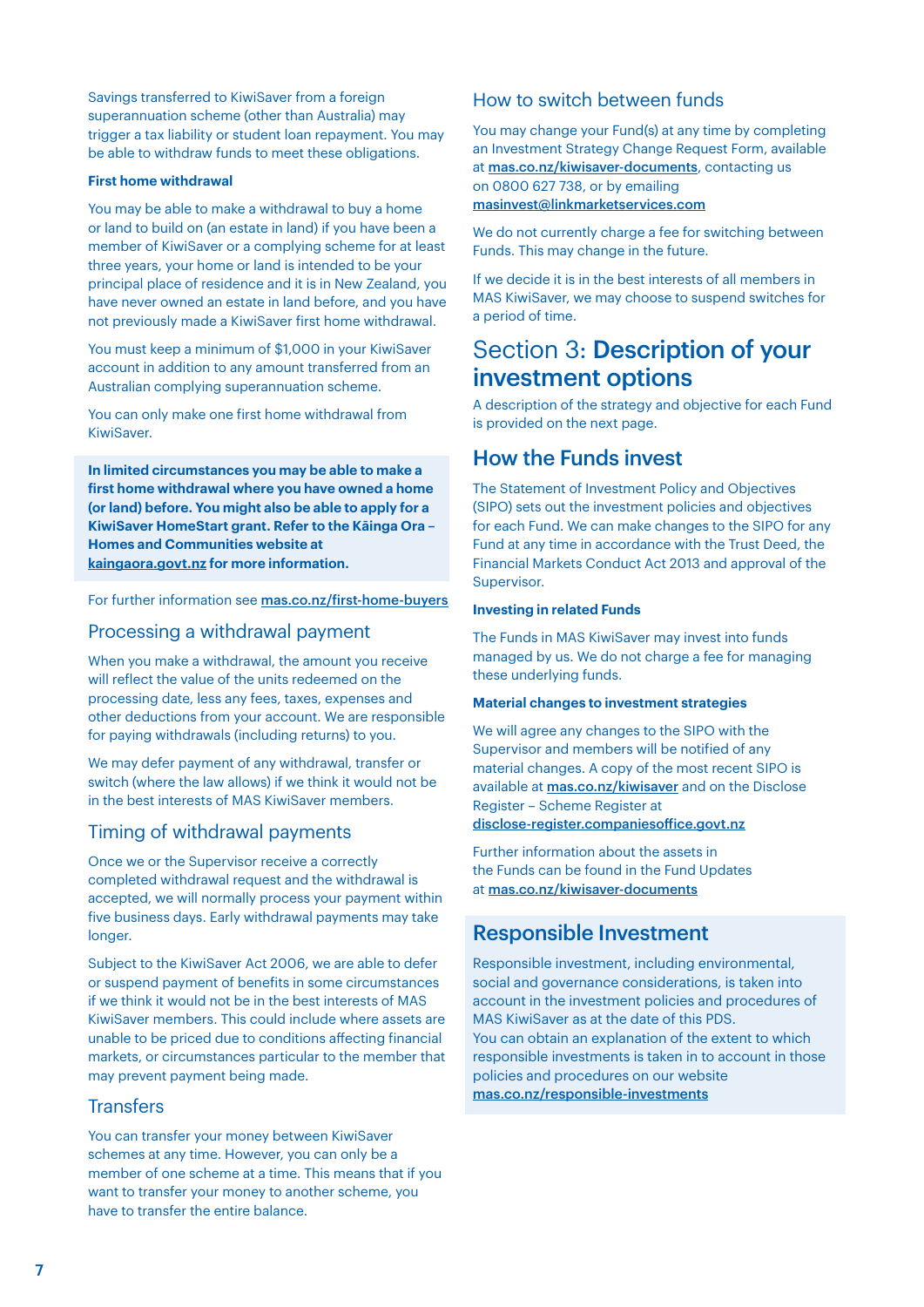# Description of your investment options



Funds may share the same risk indicator. However, there may be a range of return volatility within all the indicators. Growth assets such as equities are generally more volatile with greater up and down movement than income assets such as fixed interest. As such the higher the percentage of a Fund invested in growth assets, the higher the level of risk.

| <b>Global Equities Fund</b>                                                                                                                                                                                                                               | <b>Aggressive Fund</b>                                                                                                                                                                                                                                                                           | <b>Growth Fund</b>                                                                                                                                                                                                                                                                            | <b>Balanced Fund</b>                                                                                                                                                                                                                                                                                                         | <b>Moderate Fund</b>                                                                                                                                                                                                                                                                                       | <b>Conservative Fund</b>                                                                                                                                                                                                                                                                                                                                                        | <b>Cash Fund</b>                                                                                                                                                                                               |
|-----------------------------------------------------------------------------------------------------------------------------------------------------------------------------------------------------------------------------------------------------------|--------------------------------------------------------------------------------------------------------------------------------------------------------------------------------------------------------------------------------------------------------------------------------------------------|-----------------------------------------------------------------------------------------------------------------------------------------------------------------------------------------------------------------------------------------------------------------------------------------------|------------------------------------------------------------------------------------------------------------------------------------------------------------------------------------------------------------------------------------------------------------------------------------------------------------------------------|------------------------------------------------------------------------------------------------------------------------------------------------------------------------------------------------------------------------------------------------------------------------------------------------------------|---------------------------------------------------------------------------------------------------------------------------------------------------------------------------------------------------------------------------------------------------------------------------------------------------------------------------------------------------------------------------------|----------------------------------------------------------------------------------------------------------------------------------------------------------------------------------------------------------------|
| Minimum suggested investment<br>timeframe: 12 years                                                                                                                                                                                                       | Minimum suggested investment<br>timeframe: 11 years                                                                                                                                                                                                                                              | <b>Minimum suggested investment</b><br>timeframe: 10 years                                                                                                                                                                                                                                    | Minimum suggested investment<br>timeframe: 7 years                                                                                                                                                                                                                                                                           | Minimum suggested investment<br>timeframe: 5 years                                                                                                                                                                                                                                                         | <b>Minimum suggested</b><br>investment timeframe: 3 years                                                                                                                                                                                                                                                                                                                       | Minimum suggested inve<br>timeframe: No minin                                                                                                                                                                  |
| • Suitable for investors<br>who are prepared to<br>accept a higher level<br>of investment risk to<br>potentially achieve a<br>higher return.<br>• Usually invests only in<br>growth assets.<br>• Aims to provide higher<br>returns over the long<br>term. | Suitable for investors<br>who are prepared to<br>accept a higher level<br>of investment risk to<br>potentially achieve a<br>higher return.<br>• Invests mainly in growth<br>assets with a small<br>allocation to income<br>assets.<br>• Aims to provide higher<br>returns over the long<br>term. | Suitable for investors<br>who are prepared to<br>accept a high level<br>of investment risk to<br>potentially achieve a high<br>return.<br>• Invests mainly in growth<br>assets with a modest<br>allocation to income<br>assets.<br>• Aims to provide strong<br>returns over the long<br>term. | • Suitable for investors<br>who are prepared to<br>accept a medium level<br>of investment risk to<br>potentially achieve a<br>medium return.<br>• Invests mainly in growth<br>assets with a moderate<br>allocation to income<br>assets.<br>• Aims to provide a<br>medium level of return<br>over the medium to long<br>term. | • Suitable for investors<br>who are prepared<br>to accept some<br>investment risk to<br>potentially achieve a<br>moderate return.<br>• Invests mainly in<br>income assets with a<br>moderate allocation to<br>growth assets.<br>• Aims to provide<br>moderate returns over<br>the short to medium<br>term. | • Suitable for investors<br>who want to take a more<br>cautious approach and<br>accept a smaller amount<br>of investment risk to<br>potentially achieve a<br>more stable return.<br>• Invests mainly in income<br>assets with a modest<br>allocation to growth<br>assets.<br>• Aims to preserve capital<br>while providing a steady<br>return over the short to<br>medium term. | • Suitable for investo<br>who require an<br>investment with yer<br>low volatility.<br>• Invests in a range<br>of cash and cash<br>equivalent investm<br>• Aims to achieve sta<br>returns over the sho<br>term. |
| <b>Risk indicator</b>                                                                                                                                                                                                                                     |                                                                                                                                                                                                                                                                                                  |                                                                                                                                                                                                                                                                                               |                                                                                                                                                                                                                                                                                                                              |                                                                                                                                                                                                                                                                                                            |                                                                                                                                                                                                                                                                                                                                                                                 |                                                                                                                                                                                                                |
| <b>Potentially</b><br>Potentially<br>higher returns<br>lower returns                                                                                                                                                                                      | Potentially<br>Potentially<br>higher returns<br>lower returns                                                                                                                                                                                                                                    | <b>Potentially</b><br>Potentially<br>higher returns<br>lower returns                                                                                                                                                                                                                          | Potentially<br>Potentially<br>higher returns<br>lower returns                                                                                                                                                                                                                                                                | Potentially<br>Potentially<br>lower returns<br>higher returns                                                                                                                                                                                                                                              | <b>Potentially</b><br>Potentially<br>lower returns<br>higher returns                                                                                                                                                                                                                                                                                                            | <b>Potentially</b><br>lower returns                                                                                                                                                                            |
| Lower risk<br><b>Higher risk</b>                                                                                                                                                                                                                          | 6/7<br>$\mathbf{1}$<br>Lower risk<br><b>Higher risk</b>                                                                                                                                                                                                                                          | Lower risk<br><b>Higher risk</b>                                                                                                                                                                                                                                                              | 6<br>Lower risk<br><b>Higher risk</b>                                                                                                                                                                                                                                                                                        | Lower risk<br><b>Higher risk</b>                                                                                                                                                                                                                                                                           | $\sqrt{2}$<br>Lower risk<br><b>Higher risk</b>                                                                                                                                                                                                                                                                                                                                  | Lower risk                                                                                                                                                                                                     |
| <b>Target asset mix</b>                                                                                                                                                                                                                                   |                                                                                                                                                                                                                                                                                                  |                                                                                                                                                                                                                                                                                               |                                                                                                                                                                                                                                                                                                                              |                                                                                                                                                                                                                                                                                                            |                                                                                                                                                                                                                                                                                                                                                                                 |                                                                                                                                                                                                                |
| Growth assets 100%<br><b>THE Income assets 0%</b>                                                                                                                                                                                                         | <b>Crowth assets 90%</b><br><b>The Implement of the Income assets 10%</b>                                                                                                                                                                                                                        | Growth assets 80%<br>Income assets 20%<br>a kata                                                                                                                                                                                                                                              | Growth assets 60%<br><b>THE I</b> Income assets 40%                                                                                                                                                                                                                                                                          | Growth assets 40%<br><b>The Income assets 60%</b>                                                                                                                                                                                                                                                          | Growth assets 20%<br><b>THE INCOME ASSEts 80%</b>                                                                                                                                                                                                                                                                                                                               | <b>T</b> Growth assets 0%<br><b>THE INCOME ASSEts 100</b>                                                                                                                                                      |
| International Equities 70%<br>Australasian Equities 30%                                                                                                                                                                                                   | International Equities 62.5%<br>Australasian Equities 27.5%<br>International Fixed Interest 6.5%<br>New Zealand Fixed Interest 3.5%                                                                                                                                                              | International Equities 55.5%<br>Australasian Equities 24.5%<br>International Fixed Interest 12%<br>New Zealand Fixed Interest 6.5%<br>Cash & Cash Equivalents 1.5%                                                                                                                            | International Equities 41.5%<br>Australasian Equities 18.5%<br>International Fixed Interest 22.5%<br>New Zealand Fixed Interest 14%<br>Cash & Cash Equivalents 3.5%                                                                                                                                                          | International Equities 27.5%<br>Australasian Equities 12.5%<br>International Fixed Interest 35%<br>New Zealand Fixed Interest 19.5%<br>Cash & Cash Equivalents 5.5%                                                                                                                                        | International Equities 14%<br>Australasian Equities 6%<br>International Fixed Interest 45%<br>New Zealand Fixed Interest 25%<br>Cash & Cash Equivalents 10%                                                                                                                                                                                                                     | Cash & Cash Equivalent                                                                                                                                                                                         |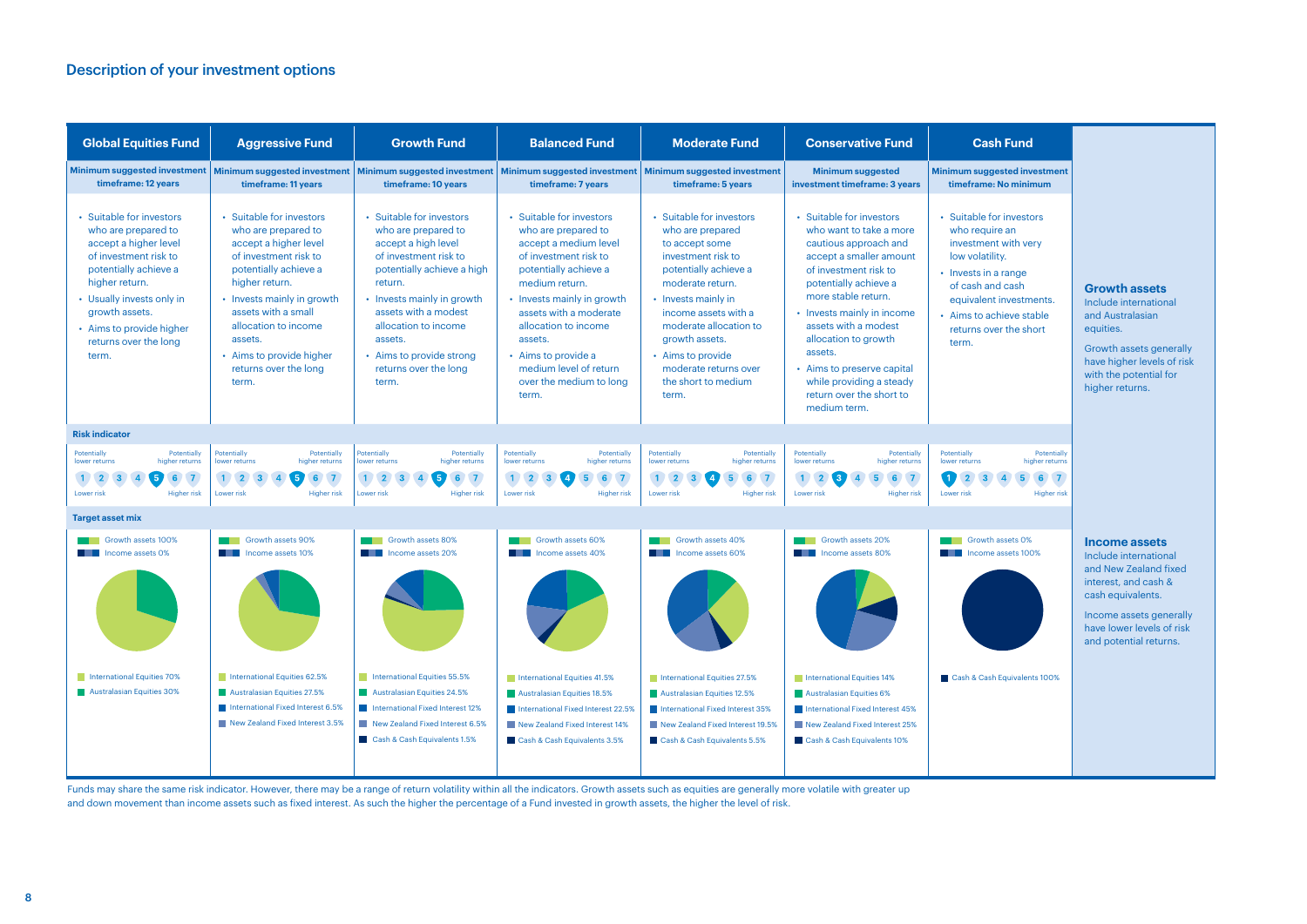# Section 4: What are the risks of investing?

### Understanding the risk indicator

Managed funds in New Zealand must have a standard risk indicator. The risk indicator is designed to help investors understand the uncertainties both for loss and growth that may affect their investment. You can compare funds using the risk indicator.



The risk indicator is rated from 1 (Low) to 7 (High). The rating reflects how much the value of the Fund's assets goes up and down (volatility). A higher risk generally means higher potential returns over time, but more ups and downs along the way.

The risk indicators for the investment options offered in this PDS can be found in the table in Section 1 'Key information summary'. To help you clarify your own attitude to risk, you can seek financial advice or work out your risk profile at

#### [sorted.org.nz/tools/investor-kickstarter](http://sorted.org.nz/tools/investor-kickstarter)

Note that even the lowest category does not mean a riskfree investment, and there may be other risks that are not captured by this rating.

The risk indicator is not a guarantee of a Fund's future performance. The risk indicator is based on returns data for the five years to 31 March 2021. While risk indicators are usually relatively stable, they do shift from time to time. You can see the most recent risk indicator in the latest Fund Update for each fund.

### General investment risks

Some of the things that may cause a Fund's value to move up and down, which affect the risk indicator, are:

#### **Asset allocation risk**

Funds that invest more in growth assets such as Australasian and international equities have higher potential returns. At the same time, they also have greater risks than Funds that invest more in income assets such as cash or fixed interest.

#### **Market risk**

The value of our Funds can move up and down due to the overall performance of financial markets, which in turn are affected by factors such as changes in the economy, political events and investor sentiment.

#### **Currency risk**

Many of our investments are denominated in foreign currencies. As the value of these currencies fluctuate relative to the New Zealand dollar, the value of the Fund can change as well.

#### **Interest rate risk**

The market value of fixed interest securities changes when interest rates change. These fluctuations have more impact on Funds with more longer-term fixed interest investments.

#### **Credit risk**

The value of fixed interest investments is in part linked to the ability of a borrower to meet their future payment obligations. Doubts about a borrower's creditworthiness affects the value of Funds that hold these types of investments.

#### **Liquidity risk**

Sometimes Funds are unable to sell an investment when they want to or are forced to accept a lower price than would be expected in normal conditions. These difficulties can affect the value of the investment and returns.

#### **Active investment management risk**

Our Investment Managers actively manage the investments held in our Funds. Decisions made by the Investment Managers (such as how they will allocate money between asset classes, investment sectors and individual investments) may improve or reduce the Fund's returns.

For further information on the risks of investing, please refer to the MAS KiwiSaver Scheme - OMI document at **[mas.co.nz/kiwisaver](http://mas.co.nz/kiwisaver)** and on the Disclose Register - Offer Register at [disclose-register.companiesoffice.govt.nz](http://disclose-register.companiesoffice.govt.nz)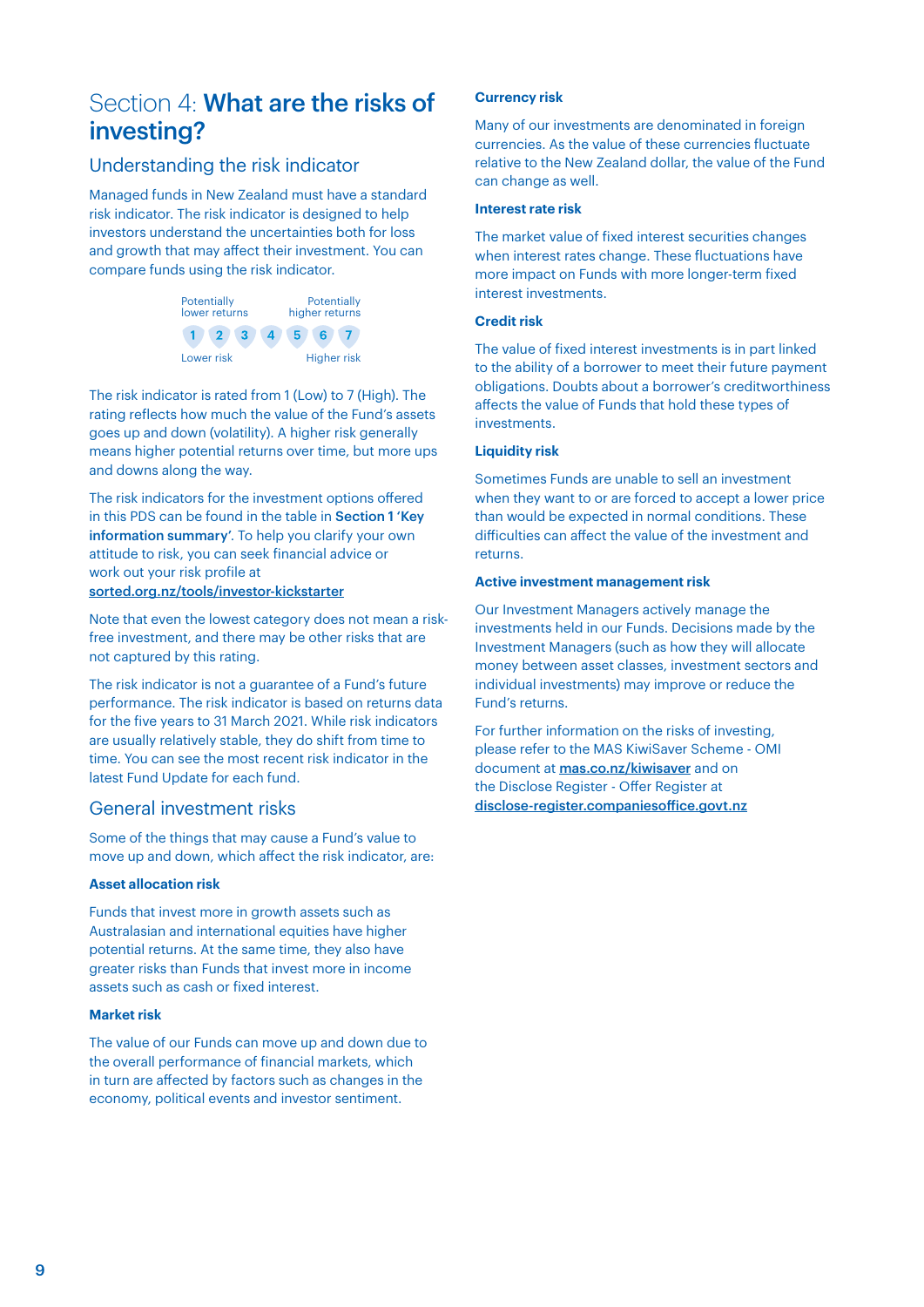# Section 5: What are the fees?

You will be charged fees for investing in MAS KiwiSaver. Fees are deducted from your investment and will reduce your returns.

If we or the underlying funds managed by us invest in other funds, those funds may charge fees.

The fees you pay will be charged in two ways:

- Regular charges (for example, annual fund charges). Small differences in these fees can have a big impact on your investment over the long term; and
- One-off fees (for example, switch fees).

| <b>Fund</b>               | <b>Manager's</b><br>basic<br>fee | <b>Other</b><br>management<br>and<br>administrative<br>charges<br>(estimated % of net<br>asset value) | <b>Total</b><br><b>Annual</b><br><b>Fund</b><br><b>Charges</b><br>(estimated % of<br>net asset value) |
|---------------------------|----------------------------------|-------------------------------------------------------------------------------------------------------|-------------------------------------------------------------------------------------------------------|
| Global<br><b>Equities</b> | 1.00%                            | 0.10%                                                                                                 | 1.10%                                                                                                 |
| Aggressive                | 1.00%                            | 0.12%                                                                                                 | 1.12%                                                                                                 |
| Growth                    | 1.00%                            | 0.13%                                                                                                 | 1.13%                                                                                                 |
| <b>Balanced</b>           | 0.95%                            | 0.14%                                                                                                 | 1.09%                                                                                                 |
| Moderate                  | 0.85%                            | 0.17%                                                                                                 | 1.02%                                                                                                 |
| Conservative              | 0.80%                            | 0.19%                                                                                                 | 0.99%                                                                                                 |
| Cash                      | 0.50%                            | 0.01%                                                                                                 | 0.51%                                                                                                 |

#### **Annual fund charges**

The estimated annual fund charges are made up of:

- the manager's basic fee; and
- other management and administrative charges.

#### **Manager's basic fee**

This fee covers the management services provided to the Funds. The Supervisor fee is met by us, however, this may change in the future. The fee is calculated daily and will reduce a Fund's unit price. The fee is accrued daily and paid monthly in arrears.

There is a minimum fee of \$12.50 per calendar quarter (\$50 per annum) for a member. This is calculated and charged on the last day of the quarter by redeeming units from your account. The fee does not apply to members aged under 25 at the time the fee is calculated. This amount can change.

#### **Other management and administrative charges**

Each Fund incurs other costs and expenses such as legal, regulatory, audit and underlying fund charges. These charges are estimated. The actual charges for the most recent scheme year are available in the latest quarterly Fund Updates.

The estimated annual fund charges include GST as applicable.

Subject to the Financial Market Conduct Act 2013, we are entitled to charge a fee for our services. There is no maximum fee that may be charged.

#### **Individual action fees**

#### Switching fee

We do not currently charge a fee for switching between Funds. This may change in the future.

#### **Example of how fees apply to an investor**

Emily invests \$10,000 in the Balanced Fund. She is not charged an establishment fee or contribution fee. This means the starting value of her investment is \$10,000.

She is charged management and administration fees, which work out to about \$109 (1.09% of \$10,000). These fees might be more or less if her account balance has increased or decreased over the year.

*Estimated total fees for the first year:*

Fund charges: \$109

See the latest Fund Update for an example of the actual returns and fees investors were charged over the past year.

This example applies only to the Balanced Fund.

If you are considering investing in other Funds or investment options in MAS KiwiSaver, this example may not be representative of the actual fees you may be charged.

#### **The fees can be changed**

We can change the Manager's basic fee in accordance with the Trust Deed and applicable law. Investors will be given at least 30 days' notice of any fee increase.

Other components of the annual fund charge are variable and may change from time to time.

We can vary or introduce new fees, however, fees and expenses must not be unreasonable. Investors will be given at least 30 days' notice of any new or varied fee.

We must publish a Fund Update for each Fund showing the fees actually charged during the most recent year. Fund Updates, including past updates, are available at [mas.co.nz/kiwisaver-documents](http://mas.co.nz/kiwisaver-documents)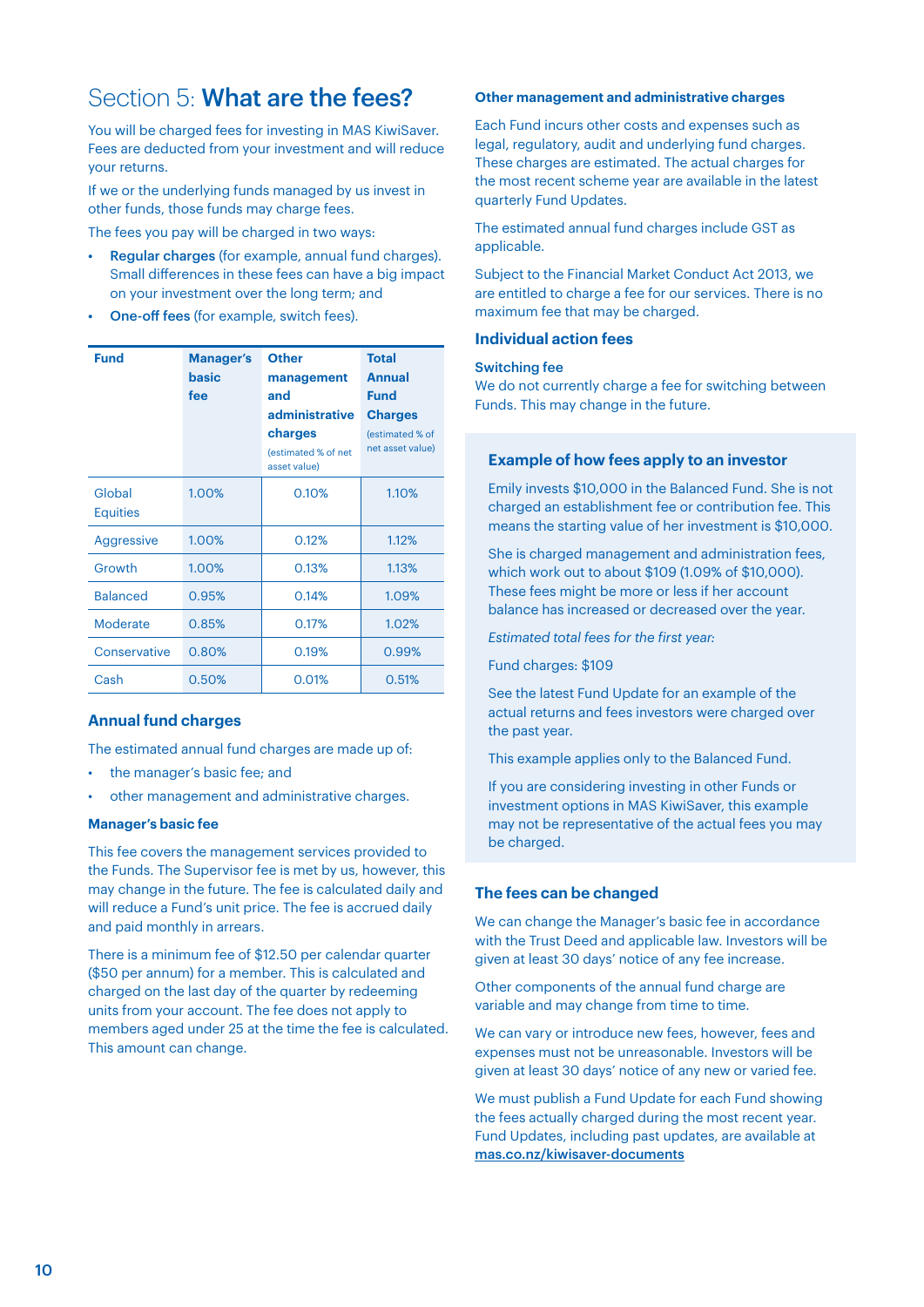# Section 6: What taxes will you pay?

MAS KiwiSaver is a Portfolio Investment Entity (PIE). The amount of tax you pay is based on your Prescribed Investor Rate (PIR). To determine your PIR, go to the application form, or go to *[ird.govt.nz/pir](http://ird.govt.nz/pir).* If you are unsure of your PIR, we recommend you seek professional advice or contact the Inland Revenue Department.

It is your responsibility to tell us your PIR when you invest or if your PIR changes. If you do not tell us, a default rate may be applied. If the rate applied to your PIE income is lower than your correct PIR you will be required to pay any tax shortfall as part of the income tax year-end process. If the rate applied to your PIE income is higher than your PIR, any tax over-withheld will be used to reduce any income tax liability you may have for the tax year and any remaining amount will be refunded to you.

We may be notified by the Inland Revenue to update your PIR and we will apply this to your account. You can provide us with a different PIR.

If you do not provide us with both your PIR and IRD number, you will be taxed at the highest PIR.

# Section 7: Who is involved?

#### **About MFM**

MFM is the Manager of MAS KiwiSaver and is a wholly owned subsidiary of Medical Assurance Society New Zealand Limited (MAS). You can contact MFM using the details below:

19-21 Broderick Road, Johnsonville, Wellington 6037 PO Box 13042, Johnsonville, Wellington 6440 Phone: 0800 800 627 Email: [info@mas.co.nz](mailto:info%40mas.co.nz?subject=) Web: [mas.co.nz](http://mas.co.nz)

#### **Who else is involved?**

|                                      | Name                                                                                       | Role                                                                                                                   |
|--------------------------------------|--------------------------------------------------------------------------------------------|------------------------------------------------------------------------------------------------------------------------|
| Supervisor                           | <b>Public Trust</b>                                                                        | <b>Supervises us</b><br>to make sure                                                                                   |
|                                      |                                                                                            | we meet our<br>responsibilities<br>and obligations.                                                                    |
| Custodian                            | JBWere (NZ)<br><b>Nominees</b><br>Limited                                                  | Holds the<br>assets of the<br><b>MAS KiwiSaver</b><br>Scheme on<br>behalf of<br>members.                               |
| Operational<br>Manager               | <b>MAS</b>                                                                                 | <b>Appointed by</b><br>us to provide<br>operational<br>management<br>of the MAS<br><b>KiwiSaver</b><br>Scheme.         |
| Administration<br><b>Manager</b>     | <b>Link Market</b><br><b>Services Limited</b>                                              | <b>Maintains the</b><br>register of fund<br>unit holders<br>and provides<br>administration<br>services for<br>members. |
| <b>Unit Pricing</b><br>Administrator | <b>MMC Limited</b><br>(Sub-contracted<br>by JBWere (NZ)<br><b>Pty Limited</b><br>(JBWere)) | <b>Calculate Fund</b><br>unit prices.                                                                                  |
| Investment<br><b>Managers</b>        | <b>JBWere</b><br><b>Bancorp</b><br><b>Treasury</b><br><b>Services Limited</b>              | Decide what<br>assets to invest<br>in and monitors<br>those assets.                                                    |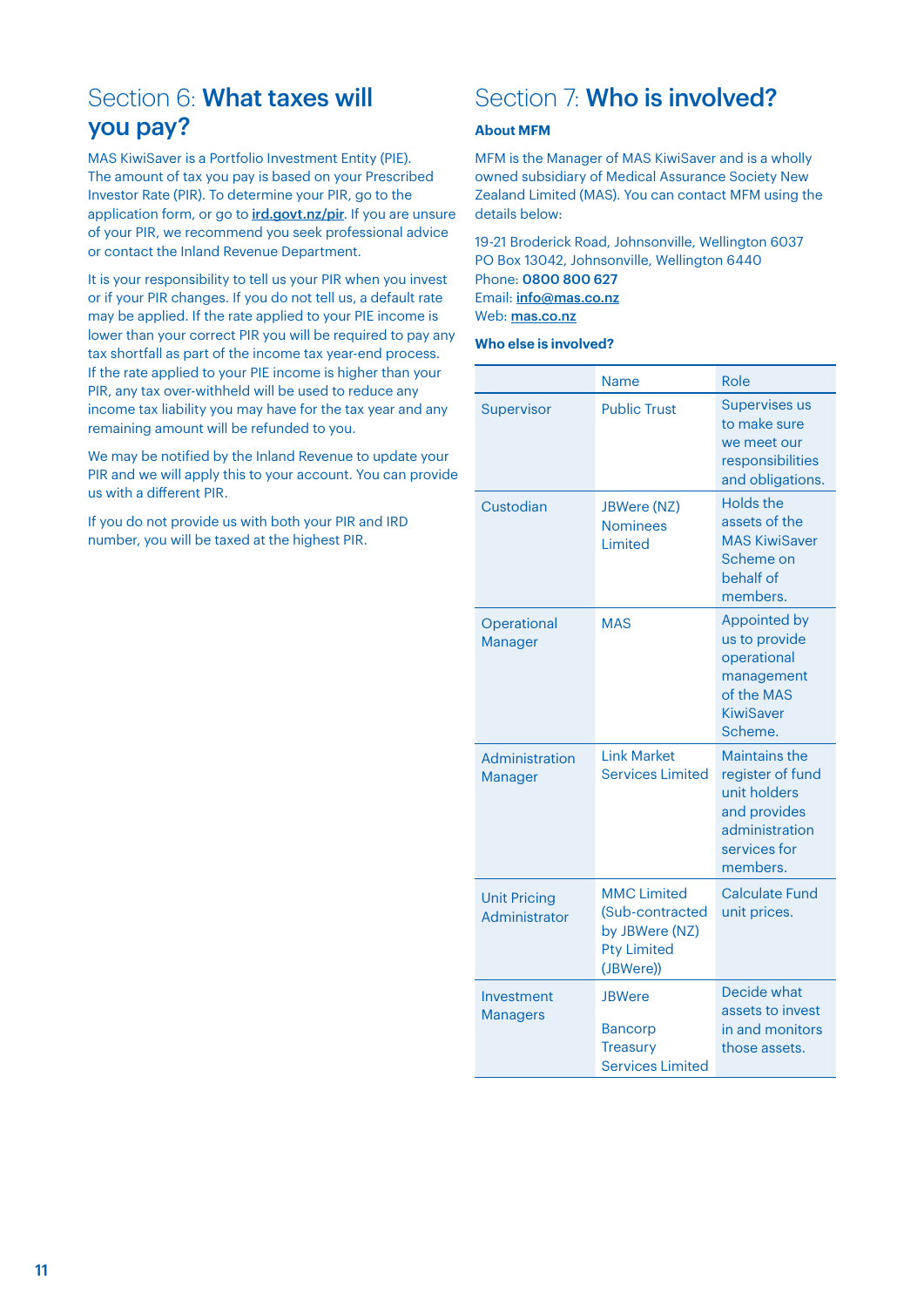# Section 8: **How to complain**

You can make any complaints to us (in the first instance) using these contact details:

#### **MFM**

19-21 Broderick Road, Johnsonville, Wellington 6037 PO Box 13042, Johnsonville, Wellington 6440 Phone: 0800 800 627 Email: [info@mas.co.nz](mailto:info%40mas.co.nz?subject=)

You can also contact the Supervisor to assist in resolving your complaint. The Supervisor can be contacted at:

Attn General Manager, Corporate Trustee Services Level 8, Public Trust Building 22-28 Willeston Street, Wellington 6011 Private Bag 5902, Wellington 6140 Phone: 0800 371 471 Email: [CTS.Enquiry@PublicTrust.co.nz](mailto:CTS.Enquiry%40PublicTrust.co.nz?subject=)

If we or the Supervisor are not able to resolve your complaint or you are dissatisfied with the outcome, you may refer your complaint to the Dispute Resolution Scheme to which we belong:

#### **IFSO**

Insurance and Financial Services Ombudsman Level 2, Solnet House 70 The Terrace, Wellington 6143 Phone: 0800 888 202

The IFSO will not charge a fee to any complainant to investigate or resolve a complaint.

# Section 9: **Where you can find** more information

Further information relating to MAS KiwiSaver is available as follows:

| Source                                                                  | Content                                                                                                                                                                                                      |
|-------------------------------------------------------------------------|--------------------------------------------------------------------------------------------------------------------------------------------------------------------------------------------------------------|
| Welcome email                                                           | When you join the MAS<br>KiwiSaver Scheme we will<br>send you details on how you<br>can access information online,<br>such as your current balance<br>and transaction information.                           |
| Annual member<br>statement                                              | We will send you an annual<br>member statement and tax<br>certificate each year.                                                                                                                             |
| <b>MAS</b> website<br>mas.co.nz/<br>kiwisaver                           | <b>Other Material Information</b><br>(OMI).<br><b>Fund Updates.</b><br>Statement of Investment<br>Objectives (SIPO).<br>The website also provides<br>useful information about<br>KiwiSaver and how it works. |
| Disclose Register<br>disclose-register.<br>companies office.<br>govt.nz | The PDS, OMI, SIPO, Fund<br>Updates, Trust Deed, and the<br>financial statements for the<br><b>MAS KiwiSaver Scheme.</b>                                                                                     |

Other general information relating to MAS KiwiSaver is available at [mas.co.nz/kiwisaver](http://mas.co.nz/kiwisaver), on the Disclose Register at [disclose-register.companiesoffice.govt.nz](http://disclose-register.companiesoffice.govt.nz) and by contacting the Registrar of Financial Service Providers. All information relating to MAS KiwiSaver is available free of charge.

# Section 10: **How to apply**

To become a member of MAS KiwiSaver, complete the online application form at [mas.co.nz/kiwisaver](http://mas.co.nz/kiwisaver) or the application form at the back of this PDS.

> If you need help, call us on 0800 627 738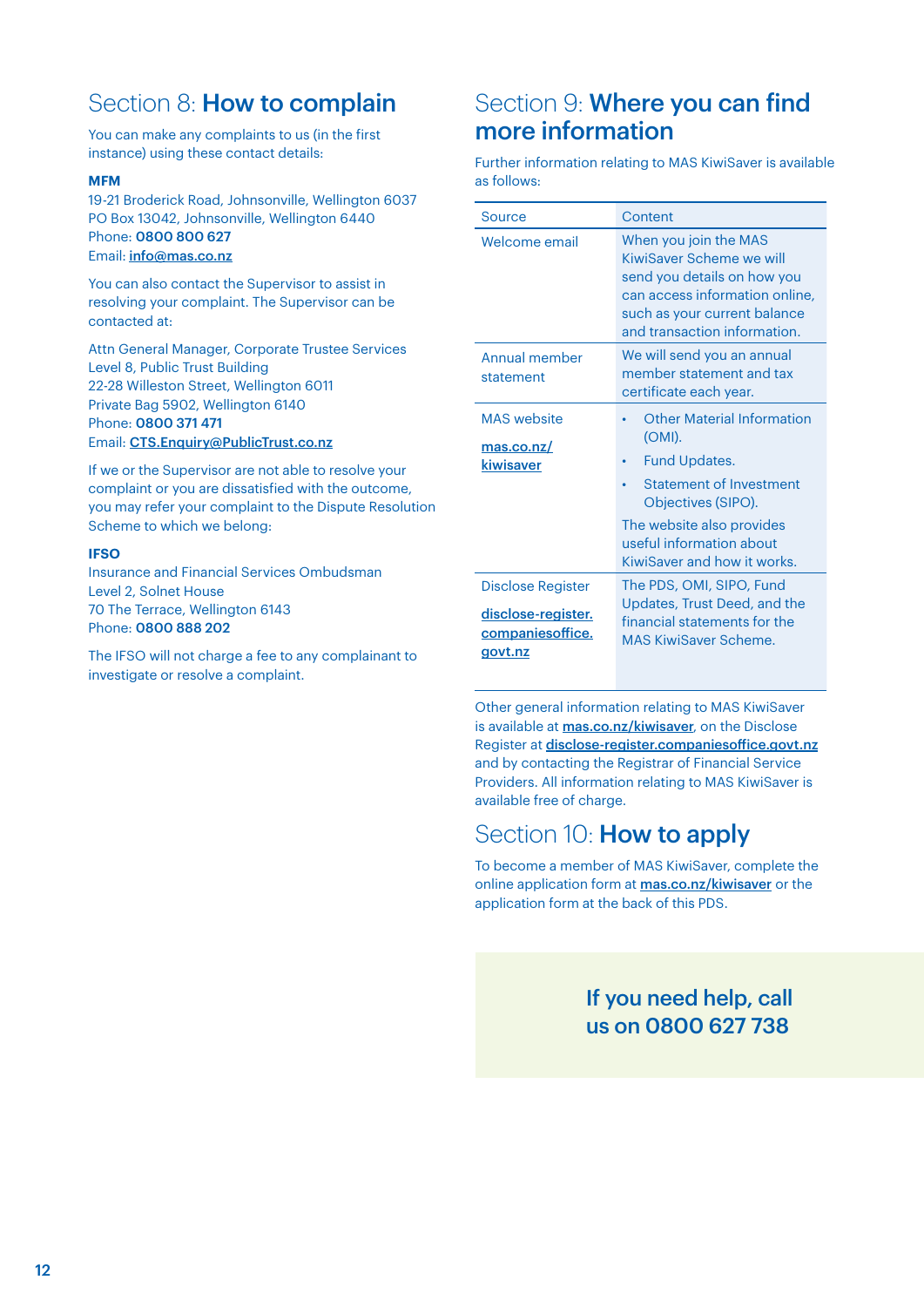# MAS KiwiSaver Scheme

### Application Form

23 June 2021



**Please send completed form and supporting documents by post to:**  MAS Superannuation FREEPOST 884 PO Box 91976 Victoria Street West, Auckland 1142

**For assistance:** Phone 0800 627 738 Email masinvest@linkmarketservices.com

### **Important information i**

You can also become a member of the MAS KiwiSaver Scheme by completing the online application form at [mas.co.nz/kiwisaver](http://mas.co.nz/kiwisaver)

For applicants under the age of 16 parents/guardians will need to complete this form. For applicants aged 16-17 the parents/guardian must cosign this form.

Please refer to section 7 of this form for more information.

### 1. Investor details

I am a New Zealand citizen or entitled to remain in New Zealand indefinitely and I am living in New Zealand.

| <b>No</b><br>Yes                                                                        |            |                 |                             |          |
|-----------------------------------------------------------------------------------------|------------|-----------------|-----------------------------|----------|
| Full name                                                                               | Title      | First names (s) |                             | Surname  |
| Email                                                                                   |            |                 |                             |          |
| Phone number                                                                            | Mobile     |                 | Home                        | Work     |
| <b>MAS Member number</b>                                                                | (if known) |                 | Date of birth<br>dd-mm-yyyy |          |
| Occupation                                                                              |            |                 |                             |          |
| <b>Postal Address</b>                                                                   |            |                 |                             |          |
|                                                                                         |            |                 | City                        | Postcode |
| Prescribed investor rate (PIR)                                                          |            | 10.5%<br>17.5%  | 28%                         |          |
| (Please refer to the table in section 2 of this form to determine your applicable rate) |            |                 |                             |          |
| <b>IRD</b> number                                                                       |            |                 |                             |          |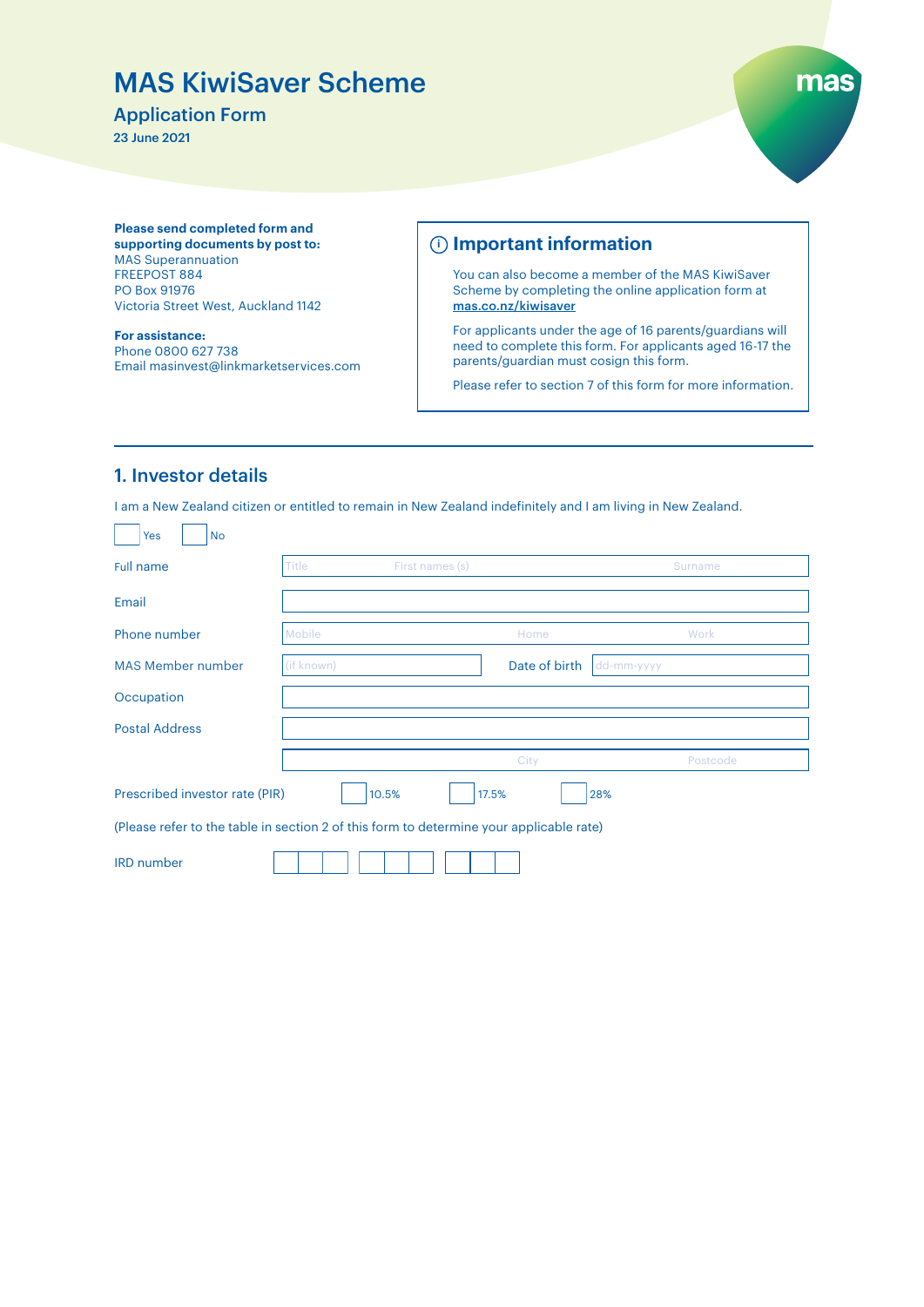# 2. PIR for individuals

| If in either of the last two income years |                                                            |                  |  |
|-------------------------------------------|------------------------------------------------------------|------------------|--|
| Your taxable income was                   | And your taxable income plus your<br><b>PIE</b> income was | Then your PIR is |  |
| $$0 - $14,000$                            | $$0 - $48,000$                                             | 10.5%            |  |
| $$0 - $14,000$                            | $$48,001 - $70,000$                                        | 17.5%            |  |
| $$14,001 - $48,000$                       | $$0 - $70,000$                                             | 17.5%            |  |

- In all other cases your PIR will be 28%.
- All non-resident investors have a PIR of 28%.
- Your PIE income is your attributable PIE income after subtracting any attributable PIE loss.
- If you do not notify the Manager of your PIR and/or IRD number, tax will be paid in respect of income attributed at the maximum PIR of 28%.

You can notify the Manager of any change to your PIR at any time. That notification will be effective from the start of the period in which the notification is made. The Manager cannot retrospectively change your notified PIR if a tax liability has already been calculated and paid.

### 3. Contribution details

#### From your pay if you're an employee

If you're new to KiwiSaver, or you would like to change your contributions, make sure to let your employer know so they can deduct your contributions from your pay. You will need to provide your employer with a KiwiSaver deduction form (KS2). You can get a KS2 from your employer or ird.govt.nz. If you don't choose a rate, the default rate will be 3%.

DHB and RNZCGP employees with superannuation splitting, please complete the DHB/RNZCGP Contributions Form available with this PDS.

#### Voluntary contributions for anyone

Please tick all the options below that apply. You can make additional lump sum contributions at any time.

Lump sum contribution via bank payment (direct credit) \$

Regular contribution. Please complete the Direct Debit Authority Form provided with this PDS.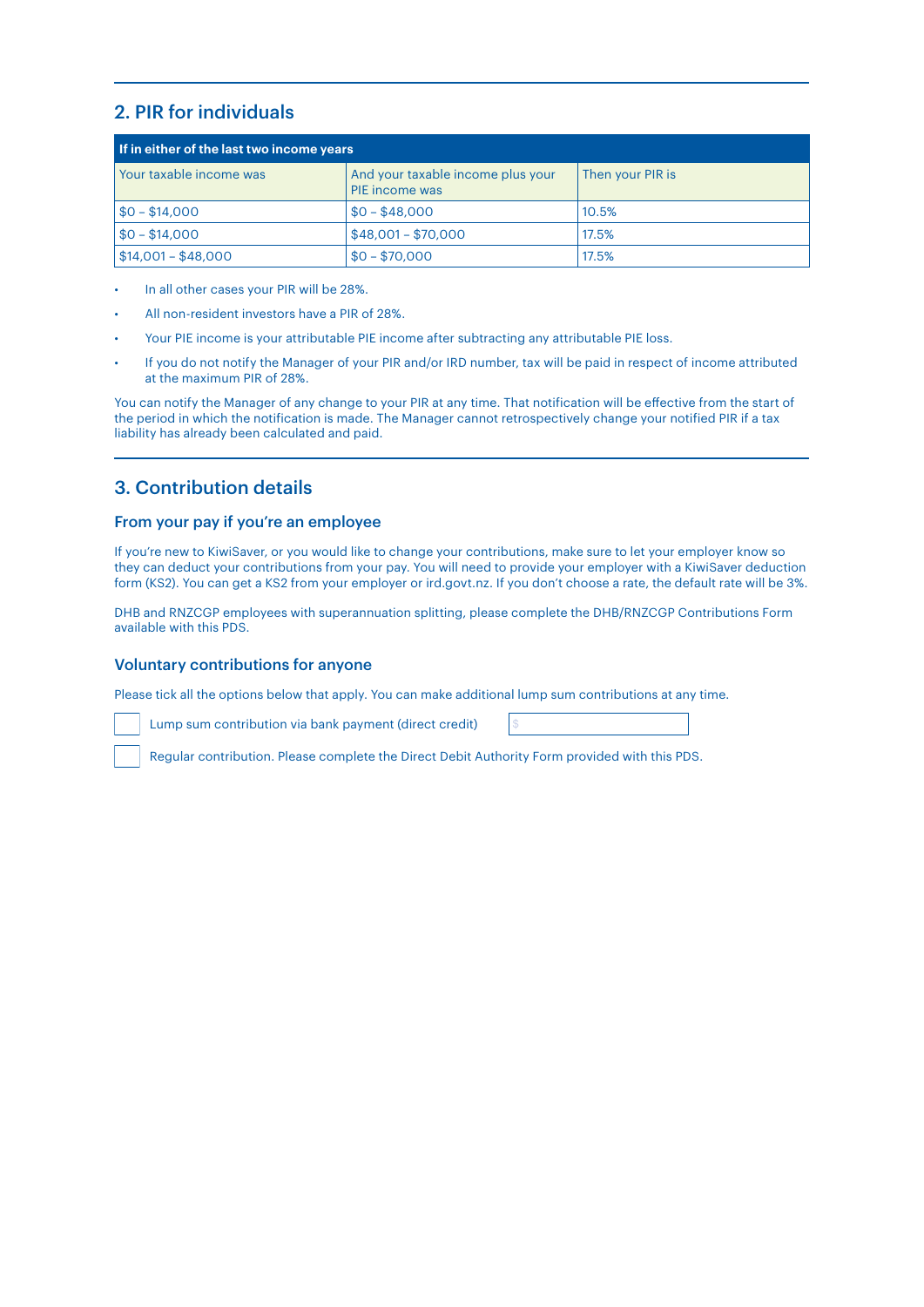# 4. My risk profile

**Step 1** – Answer the questions below. This will help you decide what may be the best investment option for you.

|  |  |  | <b>Step 2</b> - Show your risk profile here. What was your total score? |  |
|--|--|--|-------------------------------------------------------------------------|--|
|--|--|--|-------------------------------------------------------------------------|--|

| Questions                                                                          | <b>Select option</b>                                                                                                                                   | Corresponding<br>score |
|------------------------------------------------------------------------------------|--------------------------------------------------------------------------------------------------------------------------------------------------------|------------------------|
|                                                                                    | $0 - 2$                                                                                                                                                | 1                      |
| In how many years time do you<br>expect to withdraw funds? e.g. for<br>retirement. | $3 - 5$                                                                                                                                                | $\overline{2}$         |
|                                                                                    | $6 - 9$                                                                                                                                                | 3                      |
|                                                                                    | $10 - 11$                                                                                                                                              | 4                      |
|                                                                                    | $12 +$                                                                                                                                                 | 5                      |
|                                                                                    | TD returns with minimal risk of capital loss                                                                                                           | 1                      |
| Given current term deposit (TD)                                                    | TD returns plus 1% p.a.                                                                                                                                | $\overline{2}$         |
| rates, the return that I expect to                                                 | TD returns plus 2% p.a.                                                                                                                                | 3                      |
| receive from this investment is:                                                   | TD returns plus 3% - 4% p.a.                                                                                                                           | 4                      |
|                                                                                    | TD returns plus 5% p.a. or more                                                                                                                        | 5                      |
|                                                                                    | I don't want to see my fund lose value at any time                                                                                                     | 1                      |
|                                                                                    | I'm willing to accept a minor loss of value for a month<br>or so                                                                                       | $\overline{2}$         |
| Which sentence best reflects your                                                  | I'm comfortable with my investments losing their<br>value for a few months, provided it's likely they'll<br>return to their original value             | 3                      |
| investment attitude?                                                               | I'm prepared to see my investments reduce in value<br>for a year, provided this gives the prospects of<br>superior gains over the long term            | 4                      |
|                                                                                    | I'd expect to see my investments reduce in value for<br>a year or more, which I am comfortable with as my<br>investment goal is based on the long term | 5                      |
|                                                                                    | Any fall in value would make me feel uncomfortable                                                                                                     | 1                      |
| Investment markets can go up and<br>down in value. By how much could               | $1 - 5%$                                                                                                                                               | $\overline{2}$         |
| the value of your fund go down                                                     | $6 - 10%$                                                                                                                                              | 3                      |
| over one year before you would<br>start feeling uncomfortable?                     | $11 - 15%$                                                                                                                                             | 4                      |
|                                                                                    | 16% or more                                                                                                                                            | 5                      |
|                                                                                    | I'd be very concerned and move all my money to<br>cash                                                                                                 | 1                      |
| How would you be likely to react                                                   | I'd be concerned and might move some money to<br>cash                                                                                                  | $\overline{2}$         |
| if your investment's value fell by<br>over 15% over a six month period?            | I'd be a little concerned and monitor the situation for<br>the next few months                                                                         | 3                      |
|                                                                                    | I wouldn't be concerned as it is a long-term<br>investment                                                                                             | 4                      |
|                                                                                    | I'd consider placing more in the investment                                                                                                            | 5                      |
|                                                                                    | My investment understanding is limited to bank<br>savings accounts and term deposits                                                                   | 1                      |
| How would you describe your                                                        | I'm familiar with investments outside of bank savings<br>accounts and term deposits, but my understanding<br>is limited                                | $\overline{2}$         |
| understanding of the financial<br>markets and investments?                         | I understand that different types of investments have<br>different levels of risk                                                                      | 3                      |
|                                                                                    | I have experience with managed funds (which include<br>shares) and I know that their values will fall at times                                         | $\overline{4}$         |
|                                                                                    | I invest directly in investments such as shares myself<br>and I understand their potential risks and rewards                                           | 5                      |
| What was your total score?                                                         |                                                                                                                                                        |                        |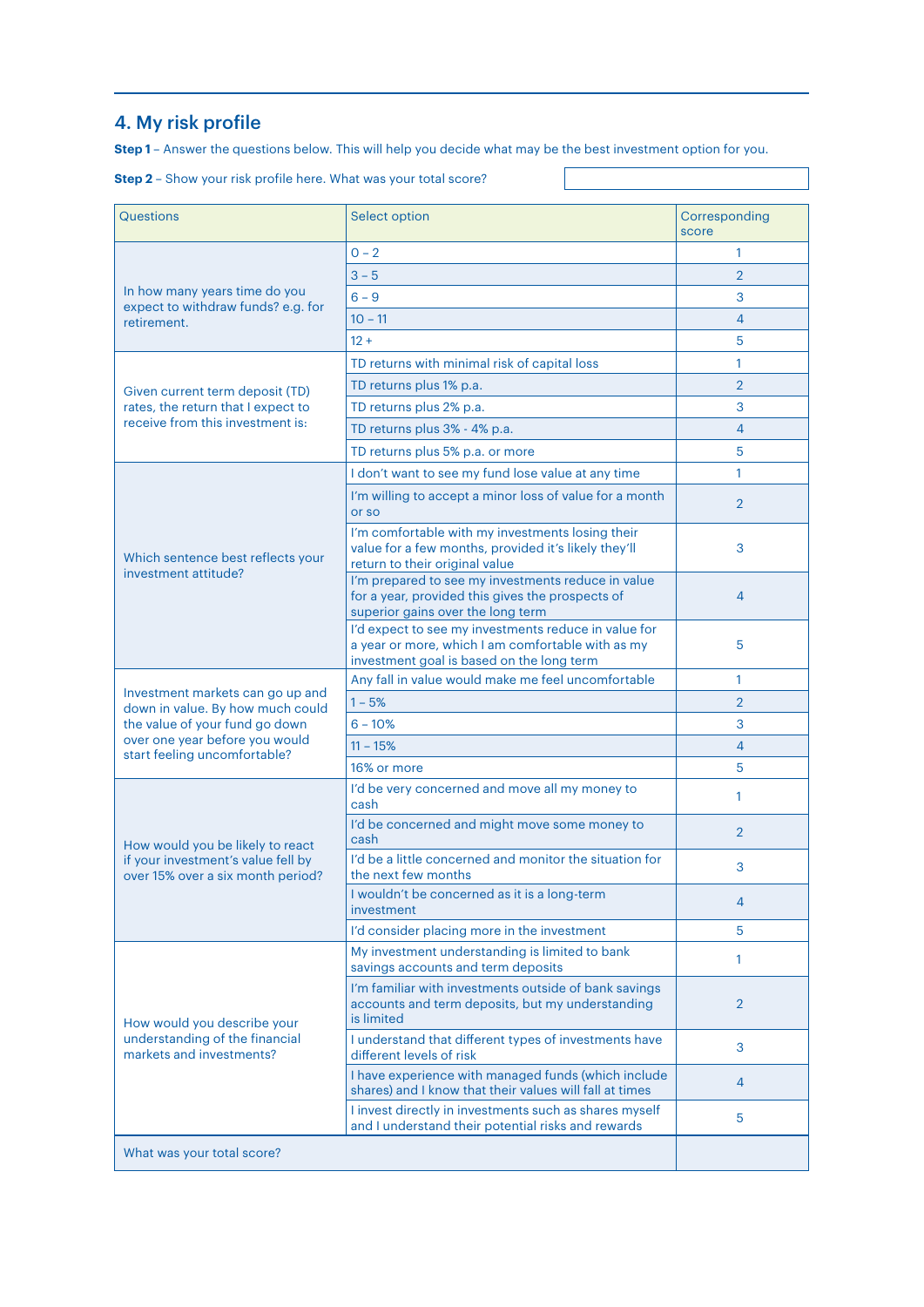| Score     | <b>Risk Profile</b> | <b>Description</b>                                                                                                                                                     | The Investment<br>Strategy suited to<br>this profile is: |
|-----------|---------------------|------------------------------------------------------------------------------------------------------------------------------------------------------------------------|----------------------------------------------------------|
| $6 - 9$   | Conservative        | You want to take a more cautious approach to investing and<br>accept a smaller amount of risk to potentially achieve a more<br>stable return.                          | Cash Fund or<br>Conservative<br><b>Fund</b>              |
| $10 - 13$ | Moderate            | You place a strong emphasis on the security of your savings<br>over time but are prepared to accept some investment risk to<br>achieve a moderate return.              | Moderate Fund                                            |
| $14 - 19$ | <b>Balanced</b>     | You want to grow your savings, at the same time being prepared<br>to accept a medium level of investment risk to potentially<br>achieve a medium return.               | <b>Balanced Fund</b>                                     |
| $20 - 25$ | Growth              | You want to grow your savings, at the same time being prepared<br>to accept a high level of investment risk to potentially achieve a<br>high return.                   | <b>Growth Fund</b>                                       |
| $26 - 30$ | Aggressive          | You want to maximise capital growth in your savings and are<br>comfortable with accepting a higher level of investment risk to<br>potentially achieve a higher return. | <b>Aggressive Fund</b><br>or Global Equities<br>Fund     |

### 5. How I wish to invest

Show how you wish your contributions to be divided among our seven Funds:

Funds (add up to 100%)

| Cash | <b>Conservative Moderate</b> | <b>Balanced</b> | Growth | Aggressive | <b>Global Equities</b> |  |  |  |
|------|------------------------------|-----------------|--------|------------|------------------------|--|--|--|
|      |                              |                 |        |            |                        |  |  |  |

Important note: We suggest you invest in the Fund that matches your risk profile (see section 5). You can invest everything in one Fund or divide across any or all seven Funds. If you do not indicate anything, we will invest 100% in the Balanced Fund.

### 6. Terms and Conditions and Declaration

Medical Funds Management Limited (the Manager) is the Manager of the MAS KiwiSaver Scheme (the Scheme). Medical Funds Management is a wholly owned subsidiary of Medical Assurance Society New Zealand Limited (MAS). MAS Group means MAS, the MAS Member's Trust, the Manager and all related companies. Public Trust is the Supervisor of the Scheme.

By completing this Application Form, you confirm that you have received and read the MAS KiwiSaver Scheme Product Disclosure Statement and that you agree to be bound by the Scheme's terms and conditions. These are set out in the Trust Deed (including any amendments made from time to time), Product Disclosure Statement, any online register entry and this Application Form. You;

- acknowledge that the value of your investment can move up and down over time.
- acknowledge that neither the Manager, the Supervisor, and no member of the MAS Group or any other person guarantees the performance or returns of the Scheme and Funds or the repayment of any capital. Your investment is subject to investment and other risks, including possible delays in withdrawal payments and loss of income or principal invested.
- confirm that if applicable, you have considered and compared the benefits of your current scheme before transferring to the MAS KiwiSaver Scheme.
- confirm that you have read the eligibility criteria for joining under Section 2: 'How does this investment work?' of the Product Disclosure Statement, and you are eligible to join the Scheme.
- consent to receiving information about your investment in the Scheme, from the Manager, the MAS Group and authorised agents including personalised annual account and tax statements, electronically (including by email and through accessing the Scheme website(s)).

Continued over page...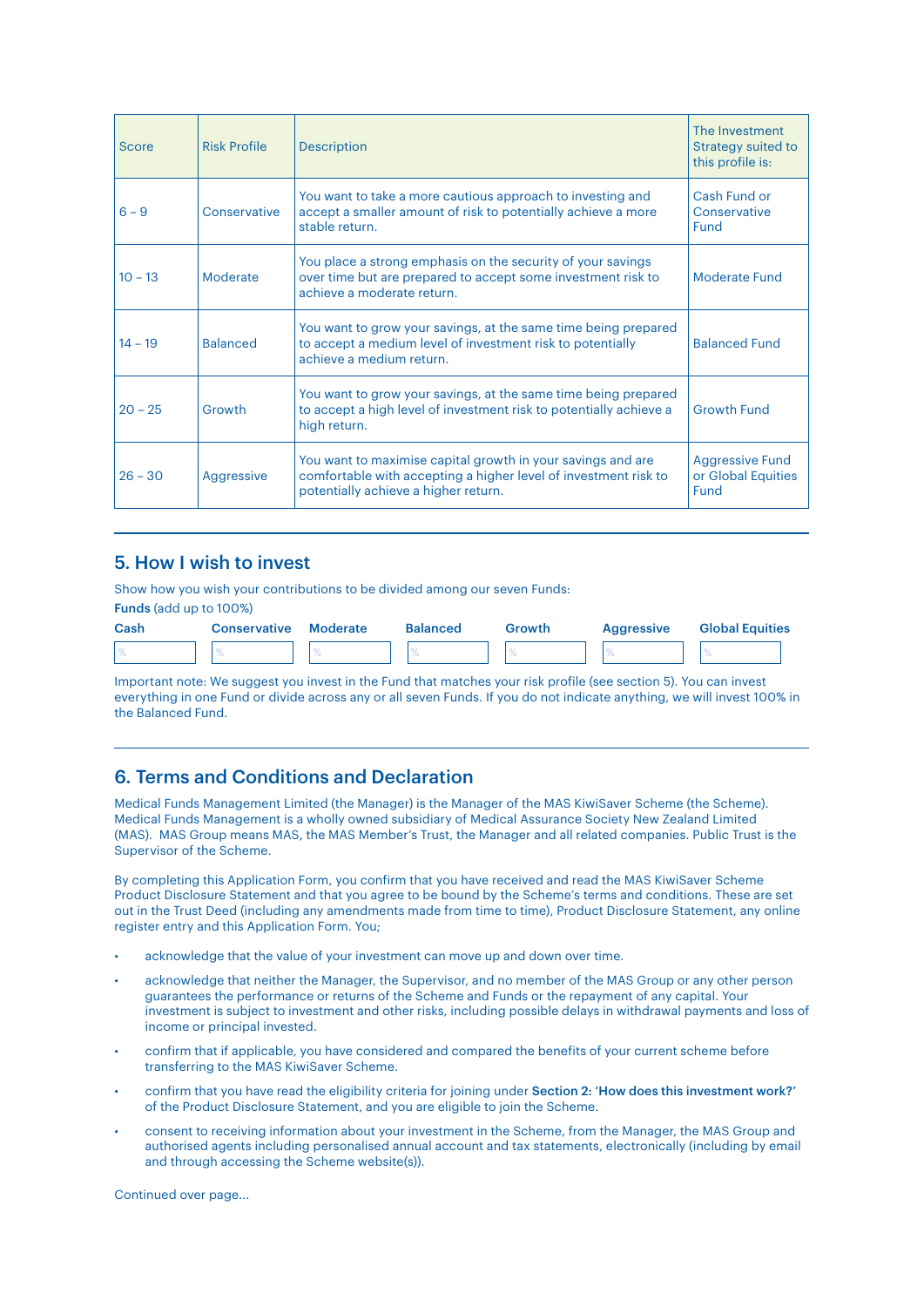- you acknowledge that investing in your choice of Fund(s) is solely your responsibility and neither the Manager, the Supervisor or any member of the MAS Group is to be regarded as representing or implying that any particular Fund is appropriate for your personal circumstances. The Product Disclosure Statement does not give financial advice and if you are unsure about which Fund(s) to choose you can seek advice from a MAS adviser; you can change your Fund(s) at any time.
- you acknowledge that in joining the Scheme, if you are not already a MAS member, by taking out a MAS product you will become one. MAS is a mutual society, owned by its Members and you can find out more about MAS at [mas.co.nz.](http://mas.co.nz.)
- have read the Privacy Statement below.

#### **Privacy Statement**

You understand that:

- The Manager and the MAS Group collect, store, use, and disclose your personal information in accordance with the MAS Privacy Statement which is available at [mas.co.nz/privacy-statement](http://mas.co.nz/privacy-statement) for purposes relating to the administration, operation, management and marketing of the Scheme and accordingly they may:
	- use your information and disclose it to each other, the Supervisor, the Scheme administrator, the Financial Markets Authority, and any other person or entity where it is relevant to do so for the purposes set out above;
	- disclose your information to your MAS adviser.
- in accordance with the provisions of the Privacy Act 2020, you can access or correct your personal information by contacting the Manager at [mas.co.nz](http://mas.co.nz). Any update to your information may be used to update other information held about you by any member of the MAS Group.
- your personal information may also be used by the Manager and the MAS Group to keep you informed about other financial opportunities, products and services of the Manager or of any MAS Group company, including by email, by text message or by any other electronic means. Such emails will include an unsubscribe facility.

### 7. Signature

I confirm that I have read and accept the Terms and Conditions and Declaration set out in Section 6.

| Signature of investor<br>and/or parent(s)/guardian(s)*                                                     |                                  | Date<br>dd-mm-vvv |
|------------------------------------------------------------------------------------------------------------|----------------------------------|-------------------|
| Name of investor and/or<br>parent(s)/guardian(s) if<br>investor is aged under 18<br>(please print clearly) | Your full name<br>Your full name |                   |

\*For a child under the age of 16 years the account will be opened in the child's name however all parent (s)/guardian(s) will need to sign the application form and act as the authorised signatories of the account until the child's 16th birthday. An Oranga Tamariki guardian appointed by an order under the Oranga Tamariki Act 1989 may enrol minors aged under 16.

For minors aged 16 to 17, the parent or guardian, including any Oranga Tamariki guardian, must co-sign with the investor.

On a transfer for a minor aged under 16, one parent/guardian's signature is required. On a transfer for a minor aged 16-17, the applicant may sign alone.

By signing you confirm you have read and accepted the terms and conditions specified in Section 6 on behalf of the investor named in Section 1.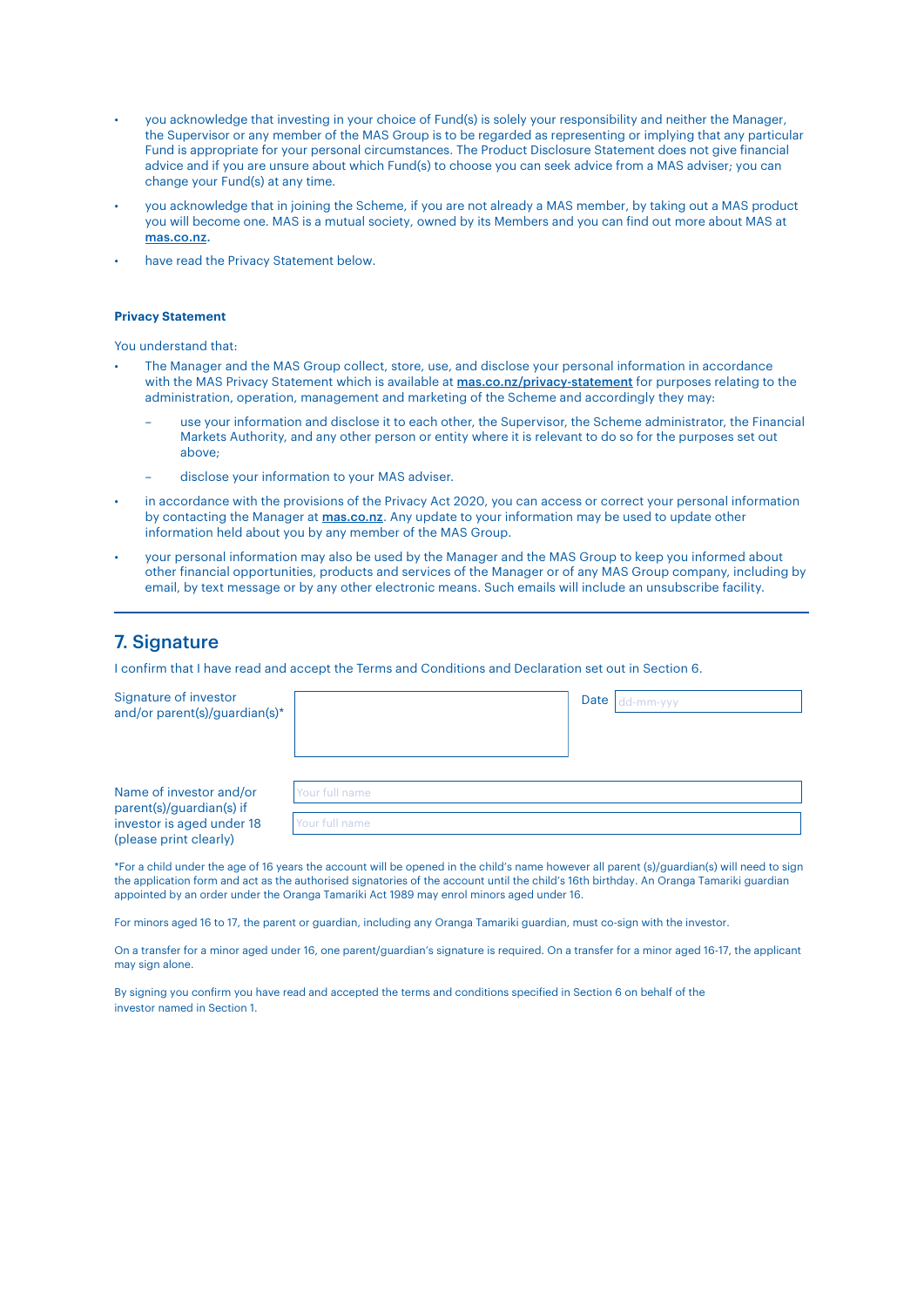### 8. Identification requirements

The Anti-Money Laundering and Countering Financing of Terrorism Act 2009 requires MAS, on behalf of the Manager, to verify the identity of new investors and, periodically, reconfirm information about existing investors.

Please select one of the options below.

#### **Option One: Electronic Identity Verification and Proof of Address**

MAS can confirm the identity and/or New Zealand address of many of our investors electronically, with their permission. Please note that we use a third-party system not owned by MAS to conduct identity checks in this way.

 I confirm that I give MAS authority to check my identity and/or address electronically using the documentation provided.

 I have included a copy of my current NZ Passport (page showing name, date of birth, photo and signature) or NZ Driver Licence (front & back).

#### Please note, if this method fails to identify you, we will contact you to provide physical documents, as per Option Two below.

OR

#### **Option Two: Certified copies of identity and address documents**

If you have opted not to use Electronic Identity Verification, then you will need to provide certified copies of the following documentation:

#### Please provide us firstly with either

A certified copy of your current passport (page showing your name, date of birth, photo, and signature); or

 A certified copy of your New Zealand driver licence showing your name, signature and expiry date along with one of: certified copy of a bank statement issued to you by a registered NZ bank (dated within the last 12 months); valid credit or debit card with name embossed and signature; birth certificate; citizenship certificate; Government agency letter (e.g.IRD, Electoral Commission, etc.) dated within the last 12 months; SuperGold card with photo, name and signature; or

A certified copy of your New Zealand firearms licence.

Secondly one of the following showing your name and residential address (which can't be more than 12 months old):

A certified copy of a utility bill (power, gas, water, landline phone, SKY or internet service); or

 A certified copy of a document issued to you by a NZ Government agency (e.g. IRD, ACC, Ministry of Justice NZQA, or WINZ); or

A certified copy of a NZ council rates notice/valuation; or

A certified copy of a residential rental agreement.

#### Please refer to Applicants under the age of 18 section overleaf.

#### **Who can certify your documents?**

A MAS employee can verify your ID and proof of address. Alternatively, the following people can certify photocopies of original documents:

- Registered medical doctor
- **Notary Public**
- Justice of the Peace
- Member of the Police
- New Zealand lawyer
- New Zealand Chartered Accountant
- A person who has legal authority to take statutory declarations (or equivalent) in New Zealand.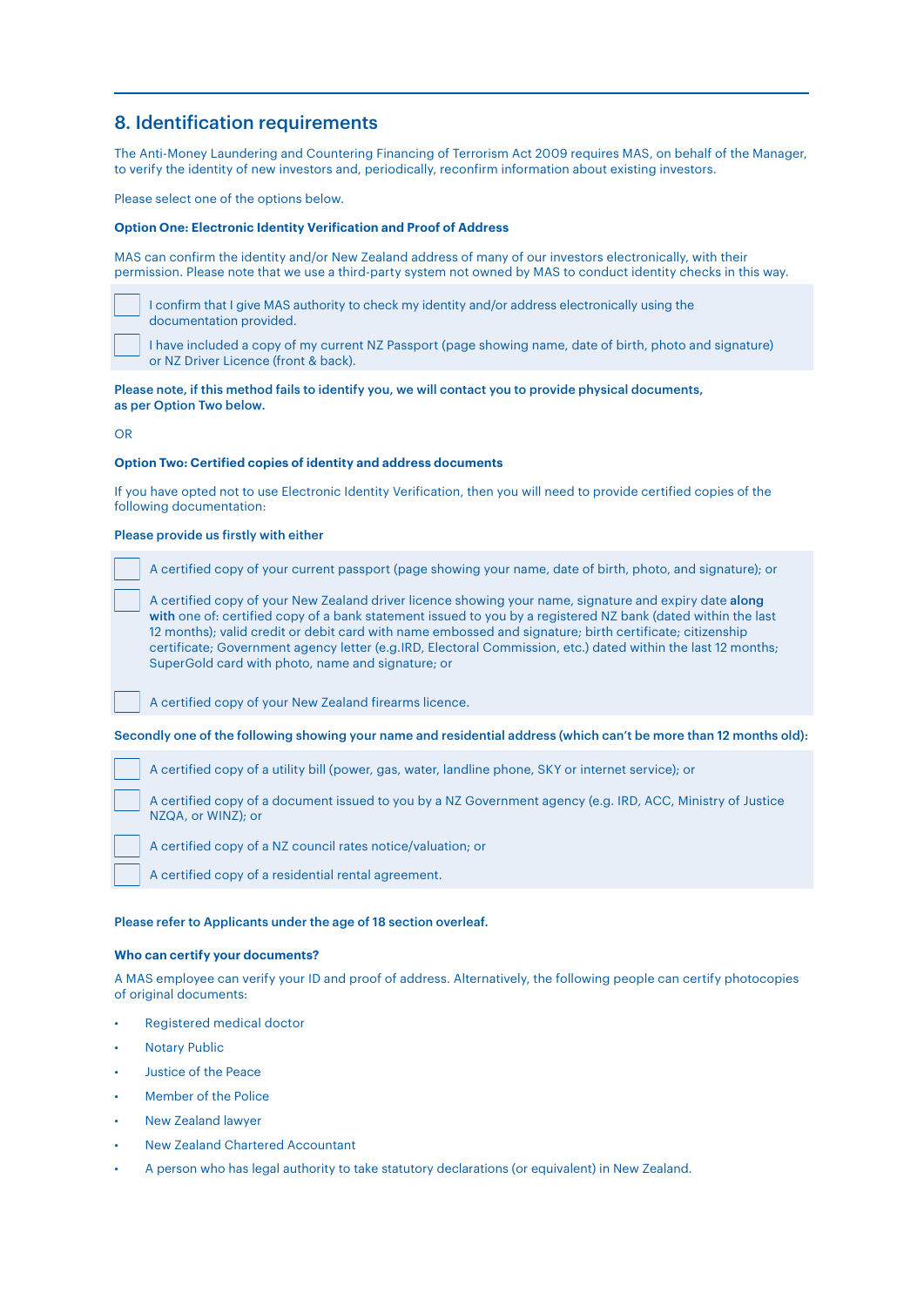#### **The certifier must:**

- See the original document and make a statement to the effect that the documents provided are true and correct copies and confirm the identity of the named individual;
- State their full name and their capacity to act as a certifier: and
- Date the certification (no more than three months prior to the date of the application).

The certifier cannot be related to you or a person living at the same address, or a party of the application.

When certification occurs overseas, copies of the required documentation must be certified by a person authorised by law to take statutory declarations.

Please note carefully the requirements above. If we need to ask for further information, this will delay the processing of your application.

#### **Applicants under the age of 18**

For a child under the age of 16 years the account will be opened in the child's name however all parent(s)/guardian(s) will need to sign the application form and act as the authorised signatories of the account until the child's 16th birthday. An Oranga Tamariki guardian appointed by an order under the Oranga Tamariki Act 1989 may enrol minors aged under 16.

For minors aged 16 to 17, the parent or guardian, including any Oranga Tamariki guardian, must co-sign with the investor.

On a transfer for a minor aged under 16, one parent/guardian's signature is required. On a transfer for a minor aged 16-17, the applicant may sign alone.

When opening an account for a child you will need to provide us with evidence of identity and address for the child, as applicable for the option you have chosen above.

The identification for the minor should have an identifiable link to the parent(s), i.e. birth certificate. If you are not the parent and are signing as a guardian, we require proof of your guardianship, e.g. Guardianship by Testimony or court appointed.

In addition, each parent/guardian who will have authority to act in respect of any accounts opened in the child's name must sign the application and must each provide separate Identity Verification (under one of the options above) completed in their own name.

For assistance: Phone 0800 800 627 Email info@mas.co.nz

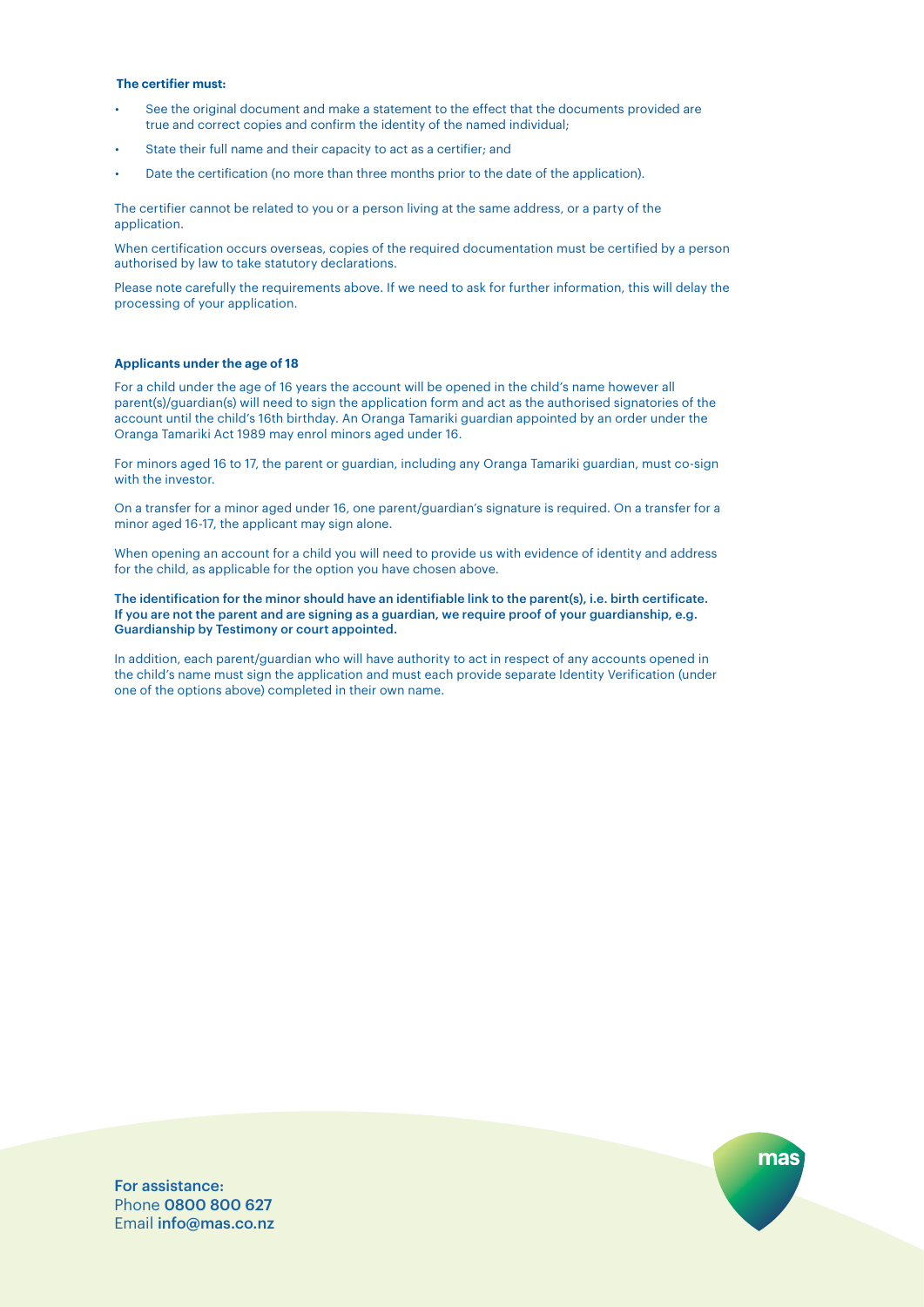# MAS KiwiSaver Scheme

Direct Debit Authority Form



**Please forward completed documents to:** masinvest@linkmarketservices.com

#### **Or post to:**

MAS Superannuation FREEPOST 884 PO Box 91976 Victoria Street West, Auckland 1142 **For assistance:** Phone 0800 627 738 Email masinvest@linkmarketservices.com

| <b>1. Bank instructions</b>                                                                                                                                                            | <b>MAS Member number</b>                                                                                                                       |
|----------------------------------------------------------------------------------------------------------------------------------------------------------------------------------------|------------------------------------------------------------------------------------------------------------------------------------------------|
| Acount name<br>Customer to complete bank, branch, account number and suffix of account to be debited.<br>Account<br>number<br><b>Bank</b><br><b>Branch</b><br>Account number<br>Suffix | <b>Authority</b><br>Authority to accept direct debits (Not to<br>operate as an assignment or an agreement)<br>Authorisation code (User number) |
| <b>Bank</b>                                                                                                                                                                            | 3<br>9<br>9<br>6<br>$\Omega$                                                                                                                   |
| <b>Branch</b>                                                                                                                                                                          | Date<br>dd-mm-yyyy                                                                                                                             |
| Town/city                                                                                                                                                                              |                                                                                                                                                |

### 2. Payment instructions

| I wish to invest |                                                                                                                   | Per* |  |
|------------------|-------------------------------------------------------------------------------------------------------------------|------|--|
|                  | *Choose from weekly, fortnightly, monthly, quarterly, 6-monthly or annually. For monthly, quarterly, 6-monthly or |      |  |

annual periods, to ensure you receive your full government contribution, if eligible, please choose a start date on or before the 27th of the month.

Start date and dd-mm-yyyy and allow at least five working days)

I/we authorise you until further notice in writing to debit my/our account with you all amounts which Medical Assurance Society New Zealand Limited (hereinafter referred to as the Initiator), Head Office, PO Box 13042, Johnsonville, Wellington 6440, 19-21 Broderick Road, Johnsonville, Wellington 6037, Telephone 0800 800 627, Facsimile (04) 477-0109, the registered initiator of the above authorisation code, may initiate by Direct Debit.

I/we acknowledge and accept that the Bank accepts this authority only upon the conditions listed overleaf.

#### **Information to appear in my/our bank statement (to be completed by the Member)**

| <b>Authorised Signature</b> |               |             | <b>Date</b><br>dd-mm-yyyy |                   |
|-----------------------------|---------------|-------------|---------------------------|-------------------|
|                             |               |             |                           |                   |
| <b>Authorised Signature</b> |               |             | Date<br>dd-mm-yyyy        |                   |
|                             |               |             |                           |                   |
| For bank use only           |               |             |                           |                   |
| Approved                    | Date received | Recorded by | Checked by                | <b>Bank stamp</b> |
| 00993<br>0191               |               |             |                           |                   |

Original - retain at branch. Duplicate – forward to initiator if requested.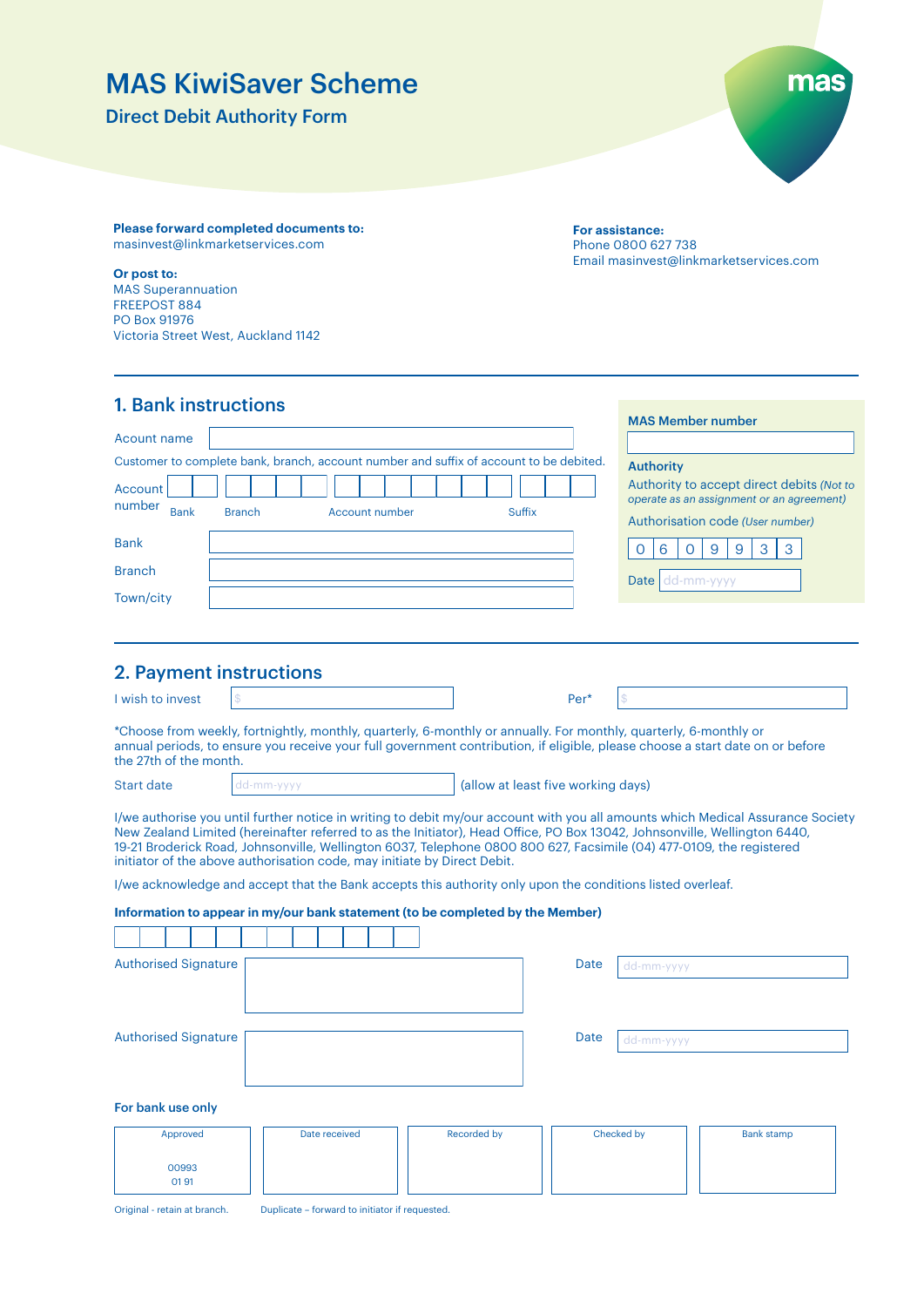### 3. Conditions of this authority to accept Direct Debits

#### 1. The Initiator:

- (a) Undertakes to give written notice to the Acceptor of the commencement date, frequency and amount at least 10 calendar days before the first Direct Debit is drawn (but not more than two calendar months). This notice will be provided either:
	- ii) in writing; or
	- iii) by electronic mail where the Investor has provided prior written consent to the Initiator. Where the Direct Debit system is used for the collection of payments which are regular as to frequency, but variable as to amounts, the Initiator undertakes to provide the Acceptor with a schedule detailing each payment amount and each payment date.
	- iii) In the event of any subsequent change to the frequency or amount of the Direct Debits, the Initiator has agreed to give advance notice at least 30 days before changes come into effect. This notice must be provided either:
		- $in$  writing; or
		- by electronic mail where the Investor has provided prior consent to the Initiator.
- (b) May, upon the relationship which gave rise to this Authority being terminated, give notice to the Bank that no further Direct Debits are to be initiated under the Authority. Upon receipt of such notice the Bank may terminate this Authority as to future payments by notice in writing to me/us.
- (c) May, upon receiving an 'Authority Transfer Form' (dated after the day of this authority) signed by me/us and addressed to a bank to which I/we have transferred my/our bank account, initiate Direct Debits in reliance of that Transfer Form and this Authority for the account identified in the Authority Transfer Form.

#### 2. The Investor may:

- (a) At any time, terminate this Authority as to future payments by giving written notice of termination to the Bank and to the Initiator.
- (b) Stop payment of any Direct Debit to be initiated under this Authority by the Initiator by giving written notice to the Bank prior to the Direct Debit being paid by the Bank.
- (c) Where a variation in the amount agreed between the Initiator and the Investor from time to time be direct debited has been made without notice being given in terms of clause 1 a) above, request the Bank to reverse or alter any such Direct Debit initiated by the Initiator by debiting the amount of the reversal or alteration of the Direct Debit back to the Initiator through the Initiator's Bank, provided such request is not made more than 120 days from the date when the Direct Debit was debited to my/our account.

#### 3. The Investor acknowledges that:

- (a) This Authority will remain in full force and effect in respect of all Direct Debits passed to my/our account in good faith notwithstanding my/our death, bankruptcy or other revocation of this Authority until actual notice of such event is received by the Bank.
- (b) In any event this Authority is subject to any arrangement now or hereafter existing between me/us and the Bank in relation to my/our account.
- (c) Any dispute as to the correctness or validity of an amount debited to my/our account shall not be the concern of the Bank except in so far as the Direct Debit has not been paid in accordance with this Authority. Any other dispute lies between me/us and the Initiator.
- (d) Where the Bank has used reasonable care and skill in acting in accordance with this Authority, the Bank accepts no responsibility or liability in respect of:
	- accuracy of information about Direct Debits on Bank Statements.
	- any variations between notices given by the Initiator and the amounts of Direct Debits.
- (e) The Bank is not responsible for, or under any liability in respect of the Initiator's failure to give written advance notice correctly nor for the non-receipt or late receipt of notice by me/us for any reason whatsoever. In any such situation the dispute lies between me/us and the Initiator.
- (f) Notice given by the Initiator in terms of clause 1 a) to the debtor responsible for the payment shall be effective. Any communication necessary because the debtor responsible for payment is a person other than me/us is a matter between me/us and the debtor concerned.
- The Bank may:
	- (a) In its absolute discretion conclusively determine the order of priority payment by it of any monies pursuant to this or any other Authority, cheque or draft properly executed by me/us and given to or drawn on the Bank.
	- (b) At any time terminate this Authority as to future payments by notice in writing to me/us.
	- (c) Charge its current fees for this service in force from time to time.
	- (d) Upon receipt of an 'Authority to Transfer Form' signed by me/us from a bank to which my/our account has been transferred, transfer to that bank this authority to accept Direct Debits.

mas

For assistance: Phone 0800 627 738 Email masinvest@linkmarketservices.com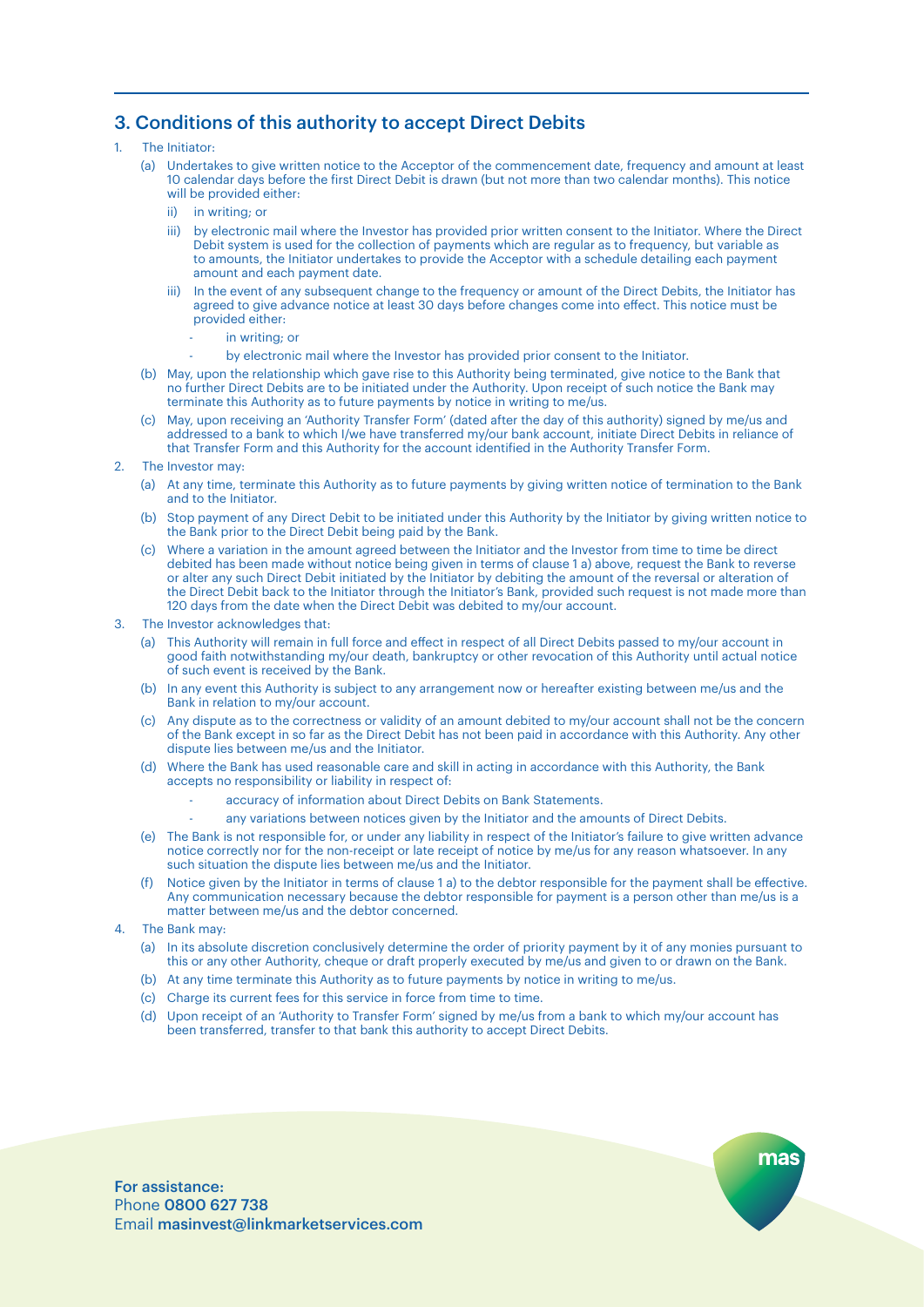# DHB/RNZCGP Contributions Form



#### **Please forward completed documents to:** masinvest@linkmarketservices.com

**Or post to:** 

MAS Superannuation FREEPOST 884 PO Box 91976 Victoria Street West, Auckland 1142

**For assistance:** Phone 0800 627 738 Email masinvest@linkmarketservices.com

### **Important information i**

This form is for use by District Health Board (DHB) employees, and registrars of the Royal New Zealand College of General Practitioners (RNZCGP).

Please note that the basis on which employer and employee contributions are calculated may differ between KiwiSaver and other superannuation schemes. Please check with your DHB or RNZCGP (as applicable) for the current position on splitting employee contributions specific to you.

### 1. Type of application

This is a new application This is a change to my existing contributions This is a change to my employer. My old employer was:

### 2. Your information

| Full name                      | Title      | First names (s)                                                                           |               | Surname    |
|--------------------------------|------------|-------------------------------------------------------------------------------------------|---------------|------------|
| Member number                  | (if known) |                                                                                           | Date of birth | dd-mm-yyyy |
| <b>Postal Address</b>          |            |                                                                                           |               |            |
|                                |            |                                                                                           | City          | Postcode   |
| Phone number                   | Home       |                                                                                           | Work          | Mobile     |
| Email                          |            |                                                                                           |               |            |
| Prescribed investor rate (PIR) |            | 10.5%                                                                                     | 17.5%         | 28%        |
|                                |            | Please refer to <i>ird.govt.nz/pir</i> for more information on how to determine your PIR. |               |            |
| Employer                       |            |                                                                                           |               |            |
| Employee number                |            |                                                                                           | Department    |            |